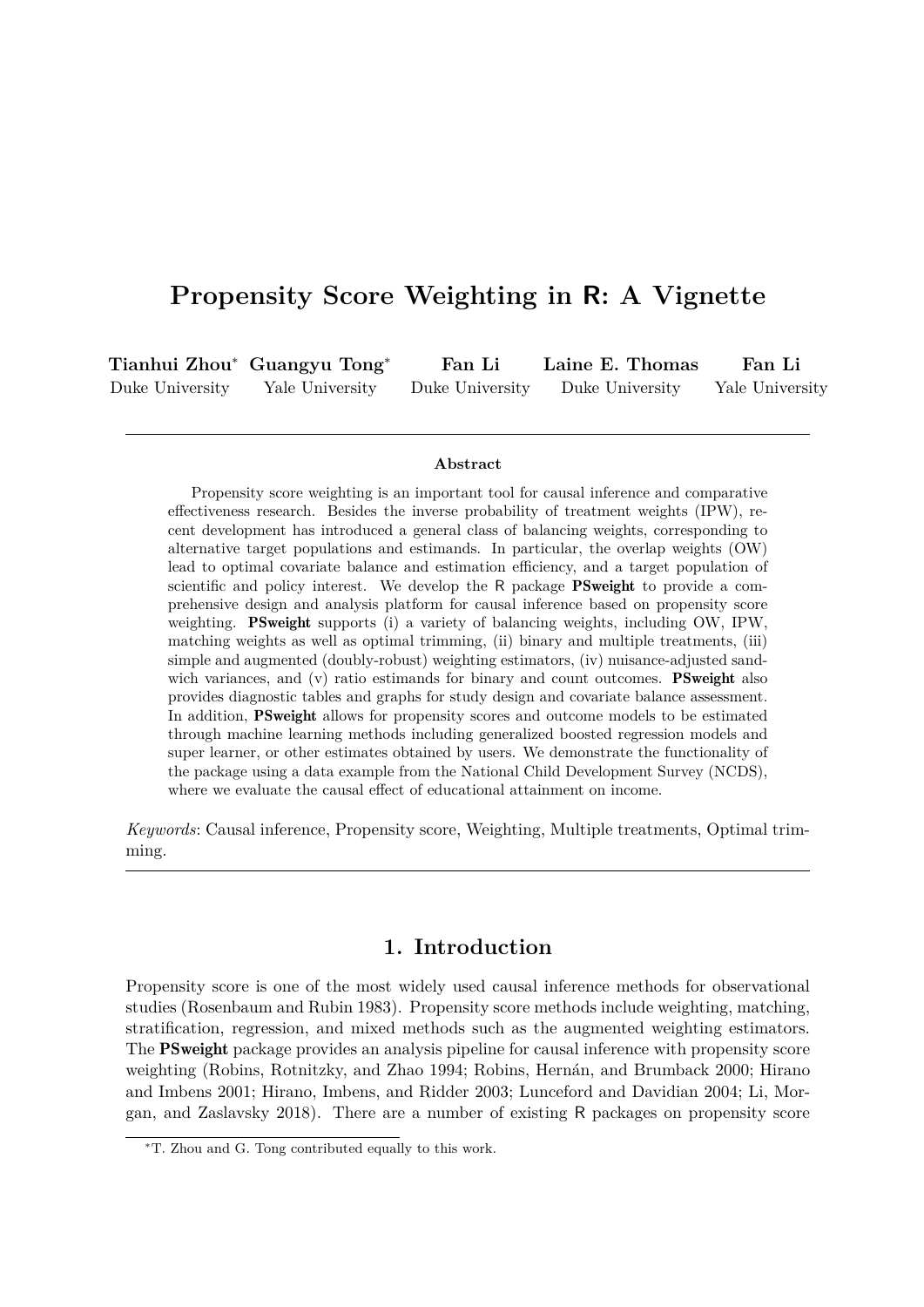weighting (see Table 1). Comparing to those, **PSweight** offers three major advantages: it incorporates (i) visualization and diagnostic tools of checking covariate overlap and balance, (ii) a general class of balancing weights, including overlap weights, inverse probability of treatment weights, and trimming, and (iii) multiple treatments. More importantly, **PSweight** comprises a wide range of functionalities, whereas each of the competing packages only supports a subset of these functionalities. As such, **PSweight** is currently the most comprehensive platform for causal inference with propensity score weighting, offering analysts a one-stop shop for the design and analysis. Table 1 summarizes the key functionalities of **PSweight** in comparison to related existing R packages. We elaborate the main features of PSweight below.

PSweight facilitates better practices in the design stage of observational studies, an aspect that has not been sufficiently emphasized in related packages. Specifically, we provide a design module that facilitates visualizing overlap (also known as the positivity assumption) and evaluating covariate balance without access to the final outcome (Austin and Stuart 2015). When there is limited overlap, PSweight allows for symmetric propensity score trimming (Crump, Hotz, Imbens, and Mitnik 2009; Yoshida, Solomon, Haneuse, Kim, Patorno, Tedeschi, Lyu, Franklin, Hernández-Díaz, and Glynn 2018) and optimal trimming (Crump *et al.* 2009; Yang, Imbens, Cui, Faries, and Kadziola 2016) to improve the internal validity. We extend the class of balance metrics suggested in Austin and Stuart (2015) and Li, Thomas, and Li (2019) for binary treatments, and those in McCaffrey, Griffin, Almirall, Slaughter, Ramchand, and Burgette (2013) and Li and Li (2019) for multiple treatments. In addition, the design module helps describe the weighted target population by providing the information required in the standard "Table 1" of a clinical article.

In addition to the standard inverse probability of treatment weights (IPW), **PSweight** implements the average treatment effect among the treated (Treated) weights, overlap weights (OW), matching weights (MW) and entropy weights (EW) for both binary (Li and Greene 2013; Mao, Li, and Greene 2018; Li *et al.* 2018; Zhou, Matsouaka, and Thomas 2020) and multiple treatments (Yoshida, Hernández-Díaz, Solomon, Jackson, Gagne, Glynn, and Franklin 2017; Li and Li 2019). All weights are members of the family of balancing weights (Li *et al.* 2018); the last three types of weights target at the subpopulation with improved overlap in the covariates between (or across) treatment groups, similar to the target population in randomized controlled trials (Thomas, Li, and Pencina 2020a,b). Among them, OW achieves optimal balance and estimation efficiency (Li *et al.* 2018, 2019). We also implement the augmented weighting estimators corresponding to each of the above weighting schemes (Mao *et al.* 2018). By default, PSweight employs parametric regression models to estimate propensity scores and potential outcomes. Nonetheless, it also allows for propensity scores to be estimated by external machine learning methods including generalized boosted regression models (McCaffrey *et al.* 2013) and super learner (Van der Laan, Polley, and Hubbard 2007), or importing any other propensity or outcome model estimates of interest, such as those via the covariate-balancing propensity score (Imai and Ratkovic 2014).

To our knowledge, PSweight is the first R package to accommodate a variety of balancing weighting schemes with multiple treatments. Existing R packages such as twang (Ridgeway *et al.* 2020), CBPS (Fong *et al.* 2019), optweight (Greifer 2019) have also implemented weighting-based estimation with multiple treatments, but focus on IPW. The **PSW** R package (Mao and Li 2018) implements both OW and MW and allows for nuisance-adjusted variance estimation, but it is only restricted to binary treatments.

To assist applied researchers to perform propensity score weighting analysis, this article pro-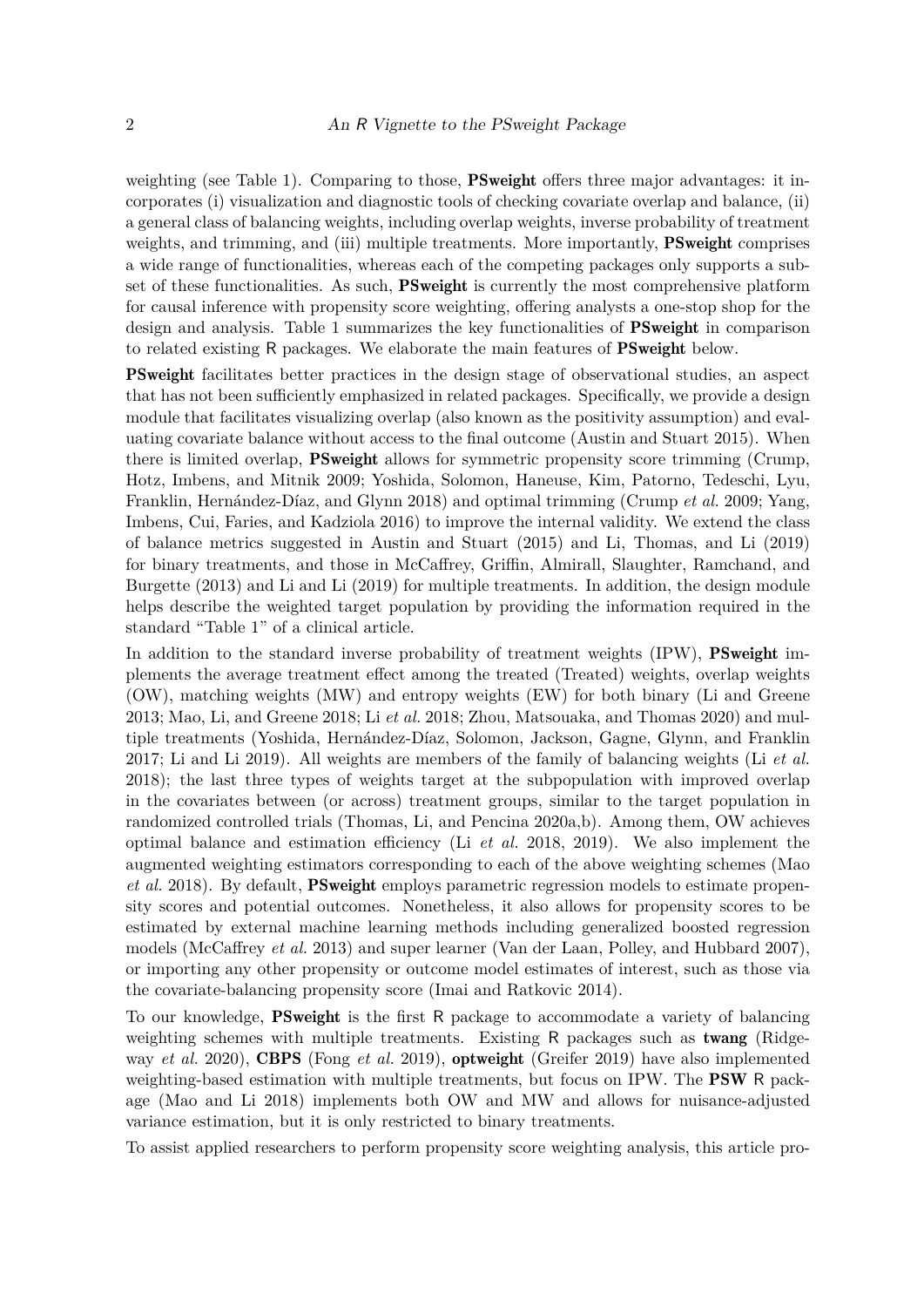Table 1: Comparisons of existing R packages that implement propensity score weighting with discrete treatments. Binary treatments and additive estimands are implemented in all packages, and therefore those two columns are omitted.

|              | Multiple<br>treatments | Balance<br>diagnostics | IPW/ATT<br>weights | OW/other<br>weights | Ratio<br>estimands | Augmented<br>weighting | Nuisance-adj<br>variance | Optimal<br>trimming |
|--------------|------------------------|------------------------|--------------------|---------------------|--------------------|------------------------|--------------------------|---------------------|
| PSweight     | √                      |                        |                    |                     |                    |                        |                          |                     |
| twang        |                        |                        |                    | X                   | $\times$           |                        | ×                        |                     |
| <b>CBPS</b>  |                        |                        |                    | $\times$            | $\times$           |                        |                          |                     |
| <b>PSW</b>   | $\times$               |                        |                    |                     |                    |                        |                          |                     |
| optweight    |                        | $\times$               |                    | $\times$            | $\times$           |                        | ×                        |                     |
| <b>ATE</b>   |                        |                        |                    | $\times$            | $\times$           |                        |                          |                     |
| WeightIt     |                        | $\times$               |                    |                     | $\times$           | ×                      | X                        |                     |
| causalweight |                        | $\times$               |                    | ×                   | ×                  |                        | ×                        |                     |
| sbw          | $\times$               |                        |                    | $\times$            | ×                  |                        | ×                        |                     |

 $\checkmark$  indicates that the functionality is currently implemented in the package;  $\times$  indicates otherwise.

References: twang (Version 1.6): Ridgeway, McCaffrey, Morral, Griffin, Burgette, and Cefalu (2020); CBPS (Version 0.21): Fong, Ratkovic, and Imai (2019); PSW (Version 1.1-3): Mao and Li (2018); optweight (Version 0.2.5): Greifer (2019); ATE (Version 0.2.0): Haris and Chan (2015); WeightIt (Version 0.10.2): Greifer (2020); causalweight (Version  $(0.2.1)$ : Bodory and Huber (2020); sbw (Version 1.1.1): Zubizarreta and Li (2020).

vides a comprehensive illustration of the PSweight package. In Section 2, we explain the methodological foundation of PSweight. Section 3 outlines the main functions and their arguments. Section 4 illustrates the use of these functions with a data example that studies the causal effect of educational attainment on income. Section 5 concludes with a short discussion and outlines future development.

## **2. Overview of Propensity Score Weighting**

Before diving into the implementation details of **PSweight**, we briefly introduce the basics of the propensity score weighting framework.

### **2.1. Binary Treatments**

#### *Additive Causal Estimands*

Assume we have an observational study with *N* units. Each unit  $i$   $(i = 1, 2, \ldots, N)$  has a binary treatment indicator  $Z_i$  ( $Z_i = 0$  for control and  $Z_i = 1$  for treated), a vector of *p* covariates  $X_i = (X_{1i}, \dots, X_{pi})$ . For each unit *i*, we assume a pair of potential outcomes  ${Y_i(1), Y_i(0)}$  mapped to the treatment and control status, of which only the one corresponding to the observed treatment is observed, denoted by  $Y_i = Z_i Y_i(1) + (1 - Z_i) Y_i(0)$ ; the other potential outcome is counterfactual.

Causal effects are contrasts of the potential outcomes of the same units in a *target population*, which usually is the population of a scientific interest (Thomas *et al.* 2020b). **PSweight** incorporates a general class of weighted average treatment effect (WATE) estimands. Specifically, assume the observed sample is drawn from a probability density  $f(x)$ , and let  $g(x)$  denote the covariate density of the target population. The ratio  $h(x) \propto q(x)/f(x)$  is called the *tilting*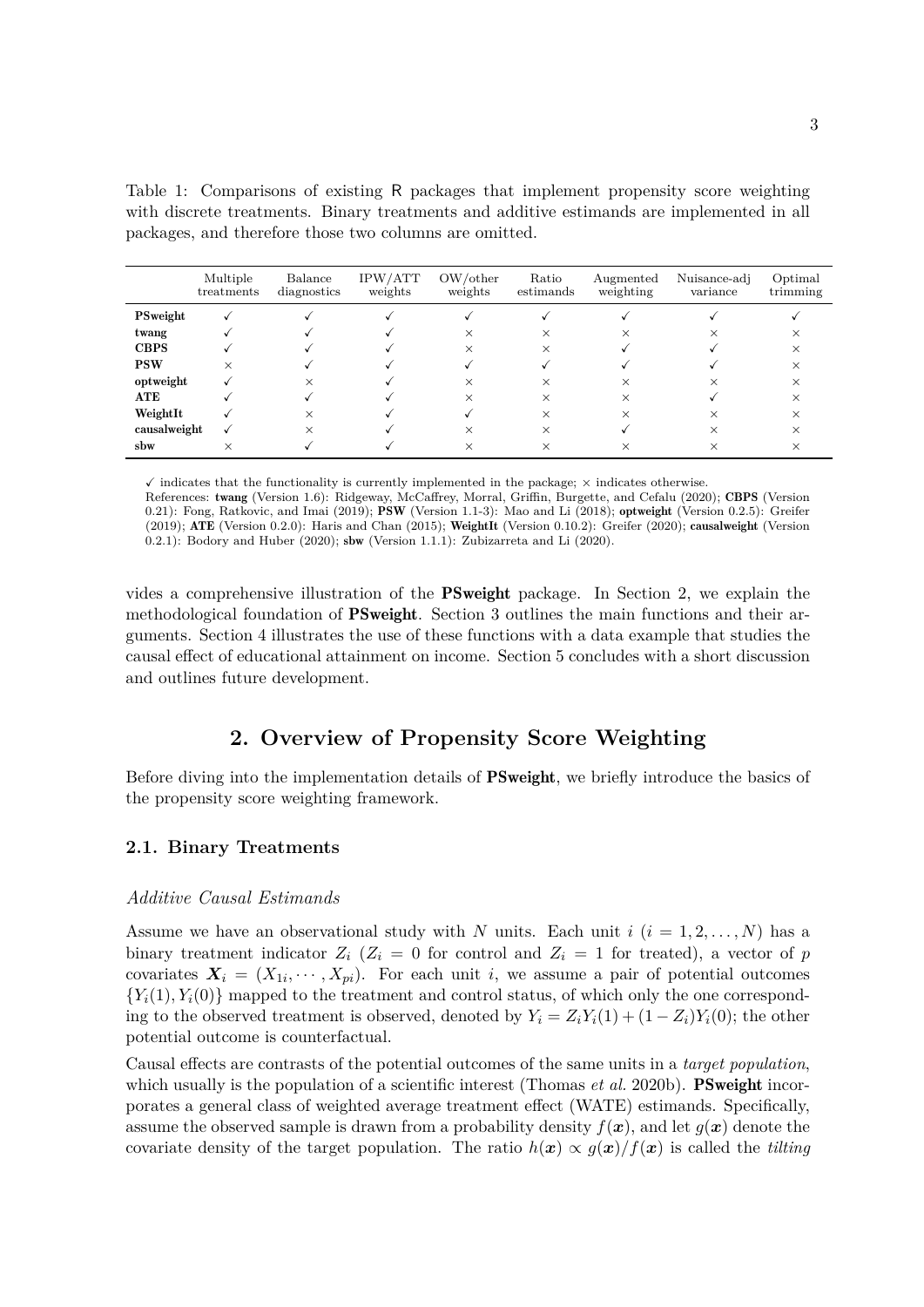*function*, which adjusts the distribution of the observed sample to represent the target population. Denote the conditional expectation of the potential outcome by  $m_z(\mathbf{x}) = \mathbb{E}[Y(z)|\mathbf{X} = \mathbf{x}]$ for  $z = 0, 1$ . Then, we can represent the average treatment effect over the target population by a WATE estimand:

$$
\tau^{h} = \mathbb{E}_{g}[Y(1) - Y(0)] = \frac{\mathbb{E}\{h(\boldsymbol{x})(m_{1}(\boldsymbol{x}) - m_{0}(\boldsymbol{x}))\}}{\mathbb{E}\{h(\boldsymbol{x})\}}.
$$
\n(2.1)

To estimate (2.1), PSweight maintains two standard assumptions: (1) *unconfoundedness*:  ${Y(1), Y(0)} \perp Z \mid X$ ; (2) *overlap*:  $0 < P(Z = 1|X) < 1$ . The propensity score is the probability of a unit being assigned to the treatment group given the covariates (Rosenbaum and Rubin 1983):  $e(x) = P(Z = 1 | X = x)$ . While assumption (1) is generally untestable and critically depends on substantive knowledge, assumption (2) can be checked visually from data by comparing the distribution of propensity scores between treatment and control groups.

#### *Balancing Weights*

For a given tilting function  $h(x)$  (and correspondingly a WATE estimand  $\tau^h$ ), we can define the *balancing weights*  $(w_1, w_0)$  for the treated and control units:  $w_1(x) \propto h(x)/e(x)$ and  $w_0(x) \propto h(x)/\{1-e(x)\}\.$  These weights balance the covariate distributions between the treated and control groups towards the target population (Li *et al.* 2018). PSweight implements the following Hájek estimator for WATE:

$$
\hat{\tau}^h = \hat{\mu}_1^h - \hat{\mu}_0^h = \frac{\sum_{i=1}^N w_1(\boldsymbol{x}_i) Z_i Y_i}{\sum_{i=1}^N w_1(\boldsymbol{x}_i) Z_i} - \frac{\sum_{i=1}^N w_0(\boldsymbol{x}_i) (1 - Z_i) Y_i}{\sum_{i=1}^N w_0(\boldsymbol{x}_i) (1 - Z_i)},
$$
\n(2.2)

where the weights are calculated based on the propensity scores estimated from the data. Clearly, specification of  $h(x)$  defines the target population and estimands. **PSweight** primarily implements the following three types of balancing weights (see Table 2 for a summary):

- *Inverse probability of treatment weights* (IPW) (Horvitz and Thompson 1952; Robins *et al.* 2000), whose target population is the combined treatment and control group represented by the observed sample, and the target estimand is the average treatment effect among the combined population (ATE).
- *Treated weights* (Hirano and Imbens 2001), whose target population is the treated group, and target estimand is the average treatment effect for the treated population (ATT). Treated weights can be viewed as a special case of IPW because it inversely weights the control group.
- *Overlap weights* (OW) (Li *et al.* 2018; Li and Li 2019), whose target population is the subpopulation with the most overlap in the observed covariates between treatment and group groups . In medicine this is known as the population in clinical equipoise and is the population eligible to be enrolled in randomized clinical trials. The target estimand of OW is the average treatment effect for the overlap population (ATO).

IPW has been the dominant weighting method in the literature, but has a well-known shortcoming of being sensitive to extreme propensity scores, which induces bias and large variance in estimating treatment effects. OW addresses the conceptual and operational problems of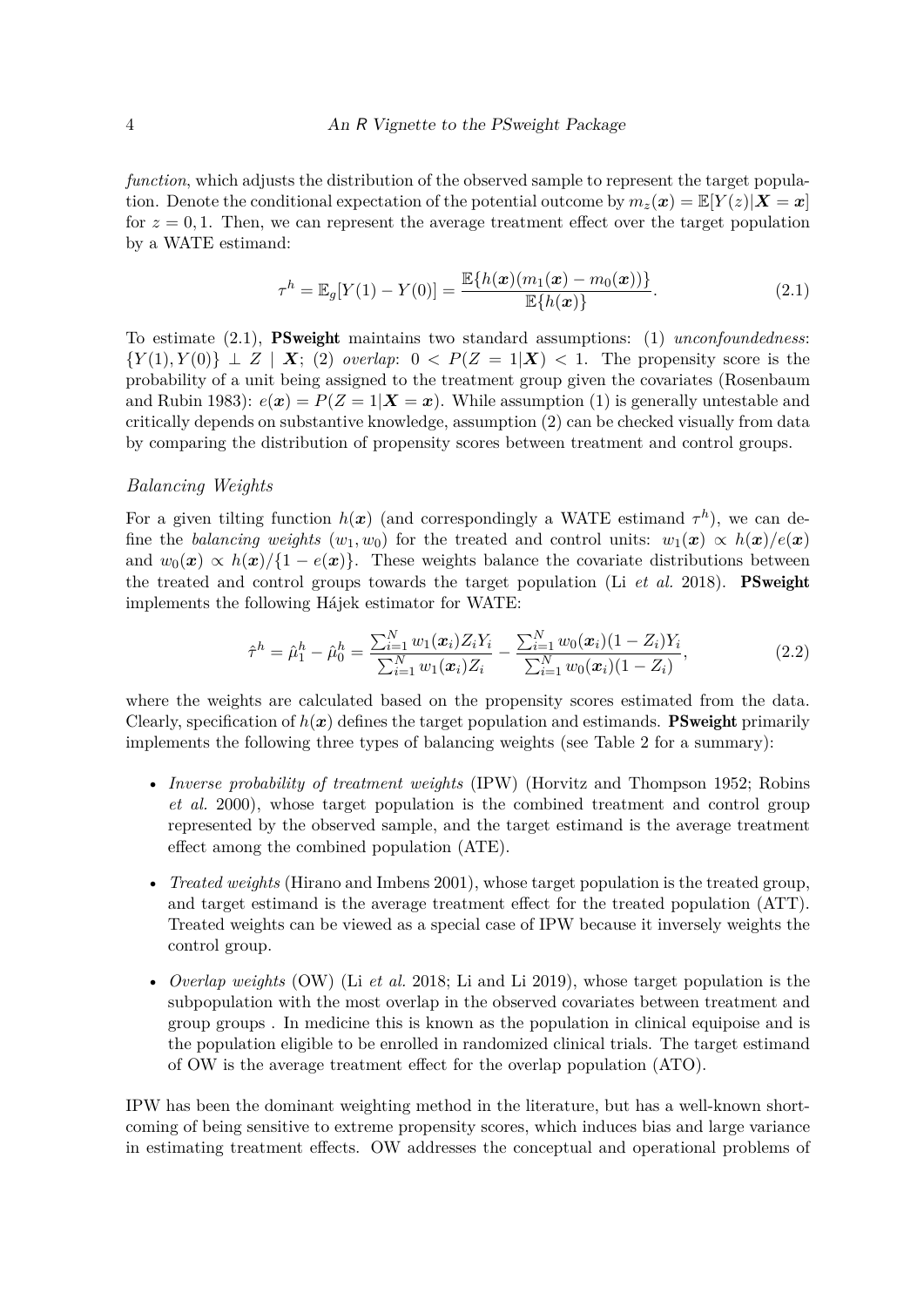| Target population                                                                                      | Tilting function $h(x)$ |            | Estimand Balancing weights $(w_1, w_0)$                                                                                    |  |
|--------------------------------------------------------------------------------------------------------|-------------------------|------------|----------------------------------------------------------------------------------------------------------------------------|--|
| Combined                                                                                               |                         | <b>ATE</b> |                                                                                                                            |  |
| Treated                                                                                                | $e(\boldsymbol{x})$     | <b>ATT</b> | $\begin{pmatrix} \frac{1}{e(\bm{x})}, \frac{1}{1-e(\bm{x})} \ \left(1, \frac{e(\bm{x})}{1-e(\bm{x})}\right) \end{pmatrix}$ |  |
| Overlap                                                                                                | $e(x)(1-e(x))$          | <b>ATO</b> | $(1-e(\boldsymbol{x}), e(\boldsymbol{x}))$                                                                                 |  |
| Matching                                                                                               | $\xi_1(\boldsymbol{x})$ | <b>ATM</b> | $\left(\frac{\xi_1(x)}{e(x)},\frac{\xi_1(x)}{1-e(x)}\right)$                                                               |  |
| Entropy                                                                                                | $\xi_2(\boldsymbol{x})$ | ATEN       | $\left\langle \frac{\xi_2(x)}{e(x)} , \frac{\xi_2(x)}{1-e(x)} \right\rangle$                                               |  |
| Notes: $\xi_1(x) = \min\{e(x), 1-e(x)\}\$ and $\xi_2(x) = -\{e(x)\log(e(x)) + (1-e(x))\log(1-e(x))\}.$ |                         |            |                                                                                                                            |  |

Table 2: Target populations, tilting functions, estimands and the corresponding balancing weights for binary treatments in PSweight.

IPW. Among all balancing weights, OW leads to the smallest asymptotic (and often finitesample) variance of the weighting estimator (2.2). (Li *et al.* 2018, 2019). Recent simulations also show that OW provides more stable causal estimates under limited overlap (Li *et al.* 2019; Mao *et al.* 2018; Yoshida *et al.* 2017, 2018), and is more robust to misspecification of the propensity score model (Zhou *et al.* 2020).

PSweight implements two additional types of balancing weights: matching weights (MW) (Li and Greene 2013), and entropy weights (EW) (Zhou *et al.* 2020). Similar to OW, MW and EW focus on target populations with substantial overlap between treatment groups. Though having similar operating characteristics, MW and EW do not possess the same theoretical optimality as OW, and are less used in practice. Therefore, we will not separately describe MW and EW hereafter.

### *Covariate Balance Check*

In observational studies, propensity scores are generally unknown and need to be estimated. Therefore, propensity score analysis usually involves two steps: (1) estimating the propensity scores, and (2) estimating the causal effects based on the estimated propensity scores. In PSweight, the default model for estimating propensity scores with binary treatments is a logistic regression model. Spline or polynomial models can be easily incorporated by adding  $bs()$ ,  $ns()$  or  $poly()$  terms into the model formula. **PSweight** also allows for importing propensity scores estimated from external routines, such as boosted models or super learner (Section 4.4).

Goodness-of-fit of the propensity score model is usually assessed based on the resulting covariate balance. In the context of propensity score weighting, this is measured based on either the absolute standardized difference (ASD):

$$
ASD = \left| \frac{\sum_{i=1}^{N} w_1(x_i) Z_i X_{pi}}{\sum_{i=1}^{N} w_1(x_i) Z_i} - \frac{\sum_{i=1}^{N} w_0(x_i) (1 - Z_i) X_{pi}}{\sum_{i=1}^{N} w_0(x_i) (1 - Z_i)} \right| / \sqrt{\frac{s_1^2 + s_0^2}{2}},
$$
(2.3)

or the target population standardized difference  $(PSD)$ ,  $max\{PSD_0,PSD_1\}$ , where

$$
PSD_z = \left| \frac{\sum_{i=1}^N w_z(\boldsymbol{x}_i) \mathbb{1}\{Z_i = z\} X_{pi}}{\sum_{i=1}^N w_z(\boldsymbol{x}_i) \mathbb{1}\{Z_i = z\}} - \frac{\sum_{i=1}^N h(\boldsymbol{x}_i) X_{pi}}{\sum_{i=1}^N h(\boldsymbol{x}_i)} \right| / \sqrt{\frac{s_1^2 + s_0^2}{2}}.
$$
(2.4)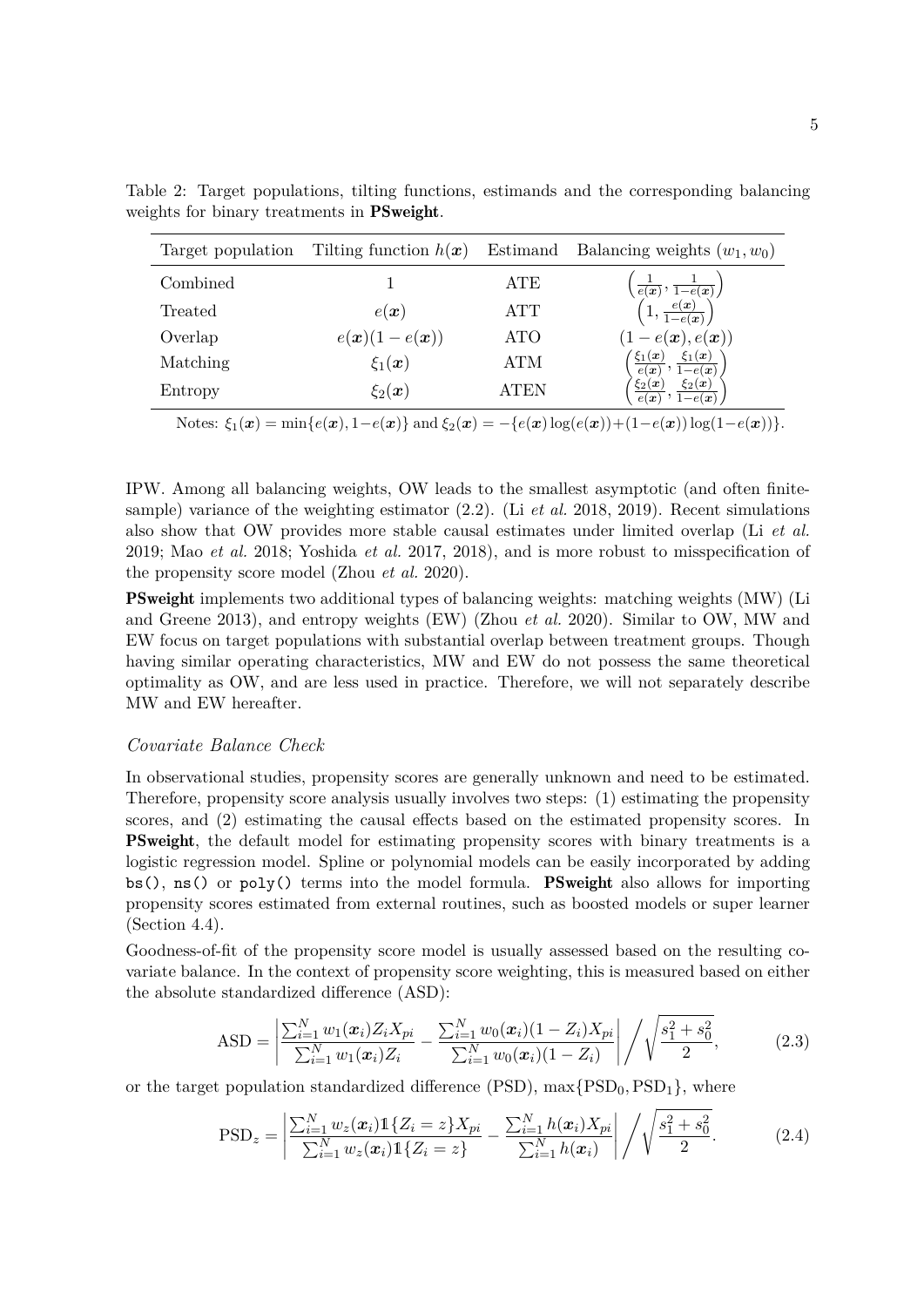In  $(2.3)$  and  $(2.4)$ ,  $s_z^2$  is the variance (either unweighted or weighted, depending on user specification) of the *p*th covariate in group *z*, and  $(w_0, w_1)$  are the specified balancing weights. Setting  $w_0 = w_1 = 1$  corresponds to the unweighted mean differences. ASD and PSD are often displayed as column in the baseline characteristics table (known as the "Table 1") and visualized via a Love plot (also known as a forest plot) (Greifer 2018). A rule of thumb for determining adequate balance is when ASD of all covariates is controlled within 0*.*1 (Austin and Stuart 2015).

### **2.2. Multiple Treatments**

Li and Li (2019) extend the framework of balancing weights to multiple treatments. Assume that we have  $J$  ( $J \geq 3$ ) treatment groups, and let  $Z_i$  stand for the treatment received by unit *i*,  $Z_i \in \{1, ..., J\}$ . We further define  $D_{ij} = \mathbb{1}\{Z_i = j\}$  as a set of multinomial indicator, satisfying  $\sum_{i=1}^{J} D_{ij} = 1$  for all *j*. Denote the potential outcome for unit *i* under treatment *j* as  $Y_i(j)$ , of which only the one corresponding to the received treatment,  $Y_i = Y_i(Z_i)$ , is observed. The generalized propensity score is the probability of receiving a potential treatment *j* given *X* (Imbens 2000):  $e_j(x) = P(Z = j | X = x)$ , with the constraint that  $\sum_{j=1}^{J} e_j(x) = 1$ .

To define the target estimand, let  $m_j(x) = \mathbb{E}[Y(j)|X=x]$  be the conditional expectation of the potential outcome in group *j*. For specified tilting function  $h(x)$  and target density  $g(x) \propto f(x)h(x)$ , the *j*th average potential outcome among the target population is

$$
\mu_j^h = \mathbb{E}_g[Y(j)] = \frac{\mathbb{E}\{h(\boldsymbol{x})m_j(\boldsymbol{x})\}}{\mathbb{E}\{h(\boldsymbol{x})\}}.
$$
\n(2.5)

Causal estimands can then be constructed in a general manner as contrasts based on  $\mu_j^h$ . For example, the most commonly seen estimands in multiple treatments are the pairwise average treatment effects between groups *j* and *j*':  $\tau_{j,j'}^h = \mu_j^h - \mu_{j'}^h$ . This definition can be generalized to arbitrary linear contrasts. Denote  $\boldsymbol{a} = (a_i, \dots, a_J)$  as a contrast vector of length *J*. A general class of additive estimands is

$$
\tau^h(\mathbf{a}) = \sum_{j=1}^J a_j \mu_j^h. \tag{2.6}
$$

Specific choices for **a** with nominal and ordinal treatments can be found in Li and Li (2019). Similar as before, propensity score weighting analysis with multiple treatments rests on two assumptions: (1) *weak unconfoundedness*:  $Y(j) \perp \mathbb{1}{Z = j|\mathbf{X}$ , for all *j*, and (2) *Overlap*: the generalized propensity score is bounded away from 0 and 1:  $0 < e_i(\mathbf{x}) < 1$ , for all j. With multiple treatments, the tilting function  $h(x)$  specifies the target population, estimand,

and balancing weights. For a given  $h(x)$ , the balancing weights for the *j*th treatment group  $w_j(\boldsymbol{x}) \propto h(\boldsymbol{x})/e_j(\boldsymbol{x})$ . Then the Hájek estimator for  $\mu_j^h$  is

$$
\hat{\mu}_j^h = \frac{\sum_{i=1}^N w_j(\boldsymbol{x}_i) D_{ij} Y_i}{\sum_{i=1}^N w_j(\boldsymbol{x}_i) D_{ij}}.
$$
\n(2.7)

Contrasts based on  $\hat{\mu}^h_j$  can be obtained for any  $\boldsymbol{a}$  to estimate the additive causal estimand  $\tau^h(\boldsymbol{a})$ . Of note, we only consider types of estimands that are transitive, and therefore the ATT estimands introduced in Lechner (2001) is not implemented. In parallel to binary treatments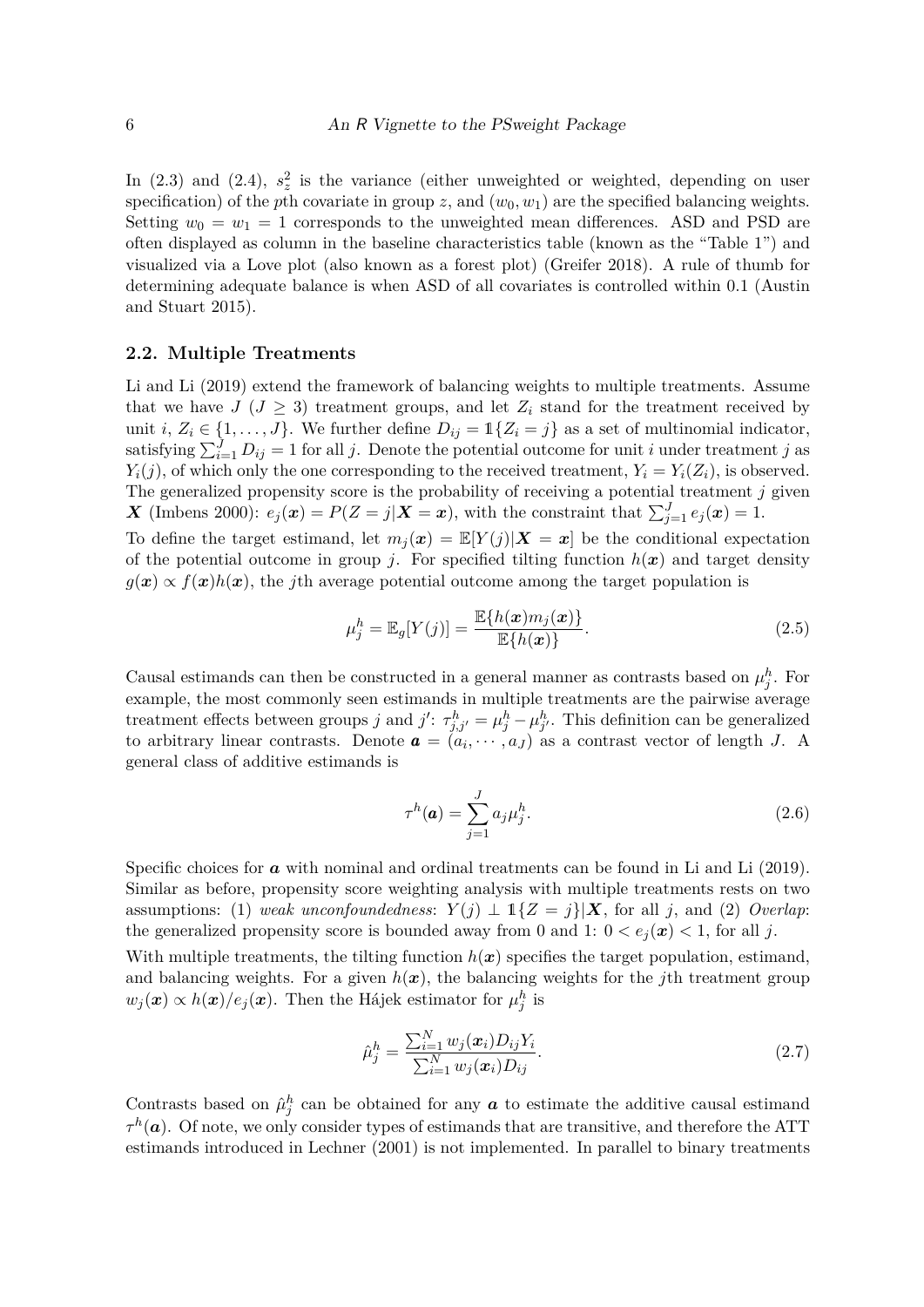PSweight implements five types of balancing weights with multiple treatments: IPW, treated weights, OW, MW, and EW, and the corresponding target estimand of each weighting scheme is its pairwise (between each pair of treatments) counterpart in binary treatments. Among all the weights, OW minimizes the total asymptotic variances of all pairwise comparisons, and has been shown to have the best finite-sample efficiency in estimating pairwise WATEs (Li and Li 2019). Table 3 summarizes the target population, tilting function and balancing weight for multiple treatments that are available in **PSweight**.

| Target population              | Tilting function $h(x)$                 | Balancing weights $\{w_i(\boldsymbol{x}), j = 1, , J\}$                                                  |
|--------------------------------|-----------------------------------------|----------------------------------------------------------------------------------------------------------|
| Combined                       |                                         | $\{1/e_i(\bm{x})\}\$                                                                                     |
| Treated $(j'th \text{ group})$ | $e_{i'}(x)$                             | ${e_{i'}(\boldsymbol{x})}/e_i(\boldsymbol{x})\}$                                                         |
| Overlap                        | $\{\sum_{k=1}^{J} 1/e_k(\bm{x})\}^{-1}$ | $\left\{ {\sum_{k=1}^{J}1/e_k(\bm{x})}\right\}^{-1}/e_j(\bm{x})\right\}$                                 |
| Matching                       | $\min_k\{e_k(\bm{x})\}\$                | $\{\min_k\{e_k(\boldsymbol{x})\}/e_j(\boldsymbol{x})\}\$                                                 |
| Entropy                        | $-\sum_{k=1}^{J}e_k(x)\log\{e_k(x)\}\$  | $\left\{-\sum_{k=1}^{J}e_{k}(\boldsymbol{x})\log\{e_{k}(\boldsymbol{x})\}/e_{j}(\boldsymbol{x})\right\}$ |

Table 3: Target populations, tilting functions, and the corresponding balancing weights for multiple treatments in PSweight.

To estimate the generalized propensity scores for multiple treatments, the default model in PSweight is a multinomial logistic model. PSweight also allows for externally estimated generalized propensity scores. Goodness-of-fit of the generalized propensity score model is assessed by the resulting covariate balance, which is measured by the pairwise versions of the ASD and PSD. The detailed formula of these metrics can be found in Li and Li (2019). A common threshold for balance is that the maximum pairwise ASD or maximum PSD is below 0.1.

### **2.3. Propensity Score Trimming**

Propensity score trimming excludes units with estimated (generalized) propensity scores close to zero (or one). It is a popular approach to address the extreme weights problem of IPW. PSweight implements the symmetric trimming rules in Crump *et al.* (2009) and Yoshida *et al.* (2018). Operationally, we allow users to specify a single cutoff  $\delta$  on the estimated generalized propensity scores, and only includes units for analysis if  $\min_i \{e_i(\bm{x})\} \in [\delta, 1].$ With binary treatments, the symmetric trimming rule reduces to  $e(\mathbf{x}) \in [\delta, 1-\delta]$ . The natural restriction  $\delta < 1/J$  must be satisfied due to the constraint  $\sum_{j=1}^{J} e_j(\boldsymbol{x}) = 1$ . To avoid specifying an arbitrary trimming threshold  $\delta$ , **PSweight** also implements the optimal trimming rules of Crump *et al.* (2009) and Yang *et al.* (2016), which minimizes the (total) asymptotic variance(s) for estimating the (pairwise) ATE among the class of all trimming rules. OW can be viewed as a continuous version of trimming because it smoothly down-weigh the units with propensity scores close to 0 or 1, and thus avoids specifying a threshold.

### **2.4. Augmented Weighting Estimators**

PSweight also implements augmented weighting estimators, which augment a weighting estimator by an outcome regression and improves the efficiency. With IPW, the augmented weighting estimator is known as the doubly-robust estimator (Lunceford and Davidian 2004;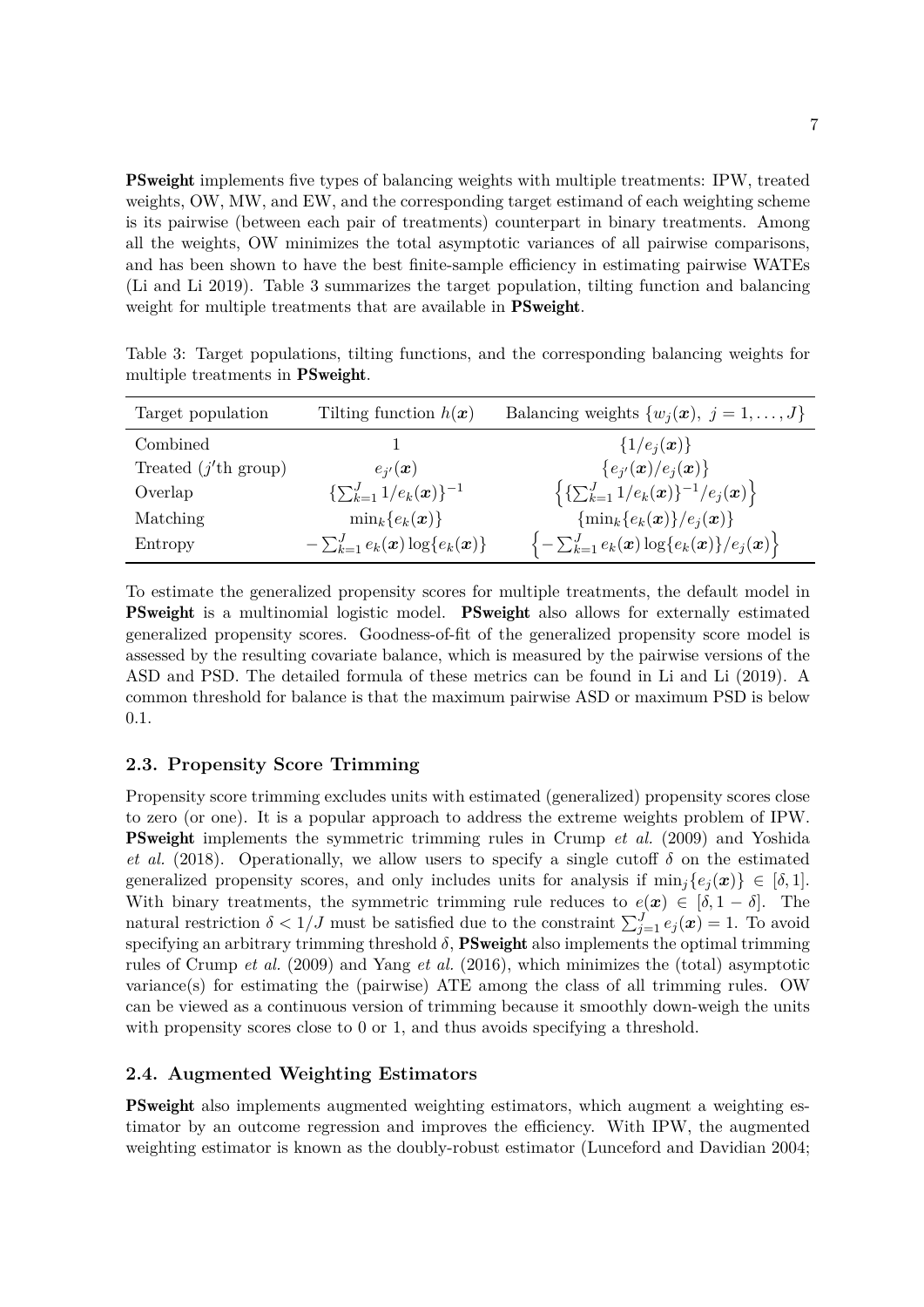Bang and Robins 2005; Funk, Westreich, Wiesen, Stürmer, Brookhart, and Davidian 2011). With binary treatments, the augmented estimator with general balancing weights are discussed Hirano *et al.* (2003) and Mao *et al.* (2018). Below, we briefly outline the form of this estimator with multiple treatments. Recall the conditional mean of  $Y_i(j)$  given  $X_i$  and treatment  $Z_i = j$  as  $m_j(\mathbf{x}_i) = \mathbb{E}[Y_i(j)|\mathbf{X}_i = \mathbf{x}_i] = \mathbb{E}[Y_i|\mathbf{X}_i = \mathbf{x}_i, Z_i = j]$ . This conditional mean can be estimated by generalized linear models, kernel estimators, or machine learning models. PSweight by default employs the generalized linear models, but also allows estimated values from other routines. When  $m_i(x_i)$  is estimated by generalized linear models, **PSweight** currently accommodates three types of outcomes: continuous, binary and count outcomes (with or without an offset), using the canoncal link function.

With a pre-specified tilting function, the augmented weighting estimator for group *j* is

$$
\hat{\mu}_{j}^{h,\text{aug}} = \frac{\sum_{i=1}^{N} w_{j}(\boldsymbol{x}_{i}) D_{ij} \{ Y_{i} - m_{j}(\boldsymbol{x}_{i}) \}}{\sum_{i=1}^{N} w_{j}(\boldsymbol{x}_{i}) D_{ij}} + \frac{\sum_{i=1}^{N} h(\boldsymbol{x}_{i}) m_{j}(\boldsymbol{x}_{i})}{\sum_{i=1}^{N} h(\boldsymbol{x}_{i})}.
$$
\n(2.8)

The first term of (2.8) is the Hájek estimator of the regression residuals, and the second term is the standardized average potential outcome (a *g*-formula estimator). With IPW,  $(2.8)$  is consistent to  $\mathbb{E}[Y(i)]$  when either the propensity score model or the outcome model is correctly specified, but not necessarily both. For other balancing weights, (2.8) is consistent to the WATE when the propensity model is correctly specified, regardless of outcome model specification. When both models are correctly specified, (2.8) achieves the lower bound of the variance for regular and asymptotic linear estimators (Robins *et al.* 1994; Hirano *et al.* 2003; Mao *et al.* 2018).

#### **2.5. Ratio Causal Estimands**

With binary and count outcomes, ratio causal estimands are often of interest. Using notation from the multiple treatments as an example, once we use weighting to obtain estimates for the set of average potential outcomes  $\{\mu_j^h, j = 1, \ldots, J\}$ , we can directly estimate the causal relative risk (RR) and causal odds ratio (OR), defined as

$$
\tau_{j,j'}^{h,\text{RR}} = \frac{\mu_j^h}{\mu_{j'}^h}, \qquad \tau_{j,j'}^{h,\text{OR}} = \frac{\mu_j^h/(1 - \mu_j^h)}{\mu_{j'}^h/(1 - \mu_{j'}^h)}.
$$
\n(2.9)

Here the additive estimand  $\tau_{j,j'}^{h,\text{RD}} = \mu_j^h - \mu_{j'}^h$  is the causal risk difference (RD). **PSweight** supports a class of ratio estimands for any given contrasts **a**. Specifically, we define the log-RR type parameters by

$$
\lambda^{h,\text{RR}}(\boldsymbol{a}) = \sum_{j=1}^{J} a_j \log \left(\mu_j^h\right),\tag{2.10}
$$

and the log-OR type parameters by

$$
\lambda^{h,\text{OR}}(\boldsymbol{a}) = \sum_{j=1}^{J} a_j \left\{ \log \left( \mu_j^h \right) - \log \left( 1 - \mu_j^h \right) \right\}.
$$
 (2.11)

With nominal treatments, the contrast vector **a** can be specified to encode pairwise comparisons in the log scale (as in  $(2.10)$ ) or in the log odds scale (as in  $(2.11)$ ), in which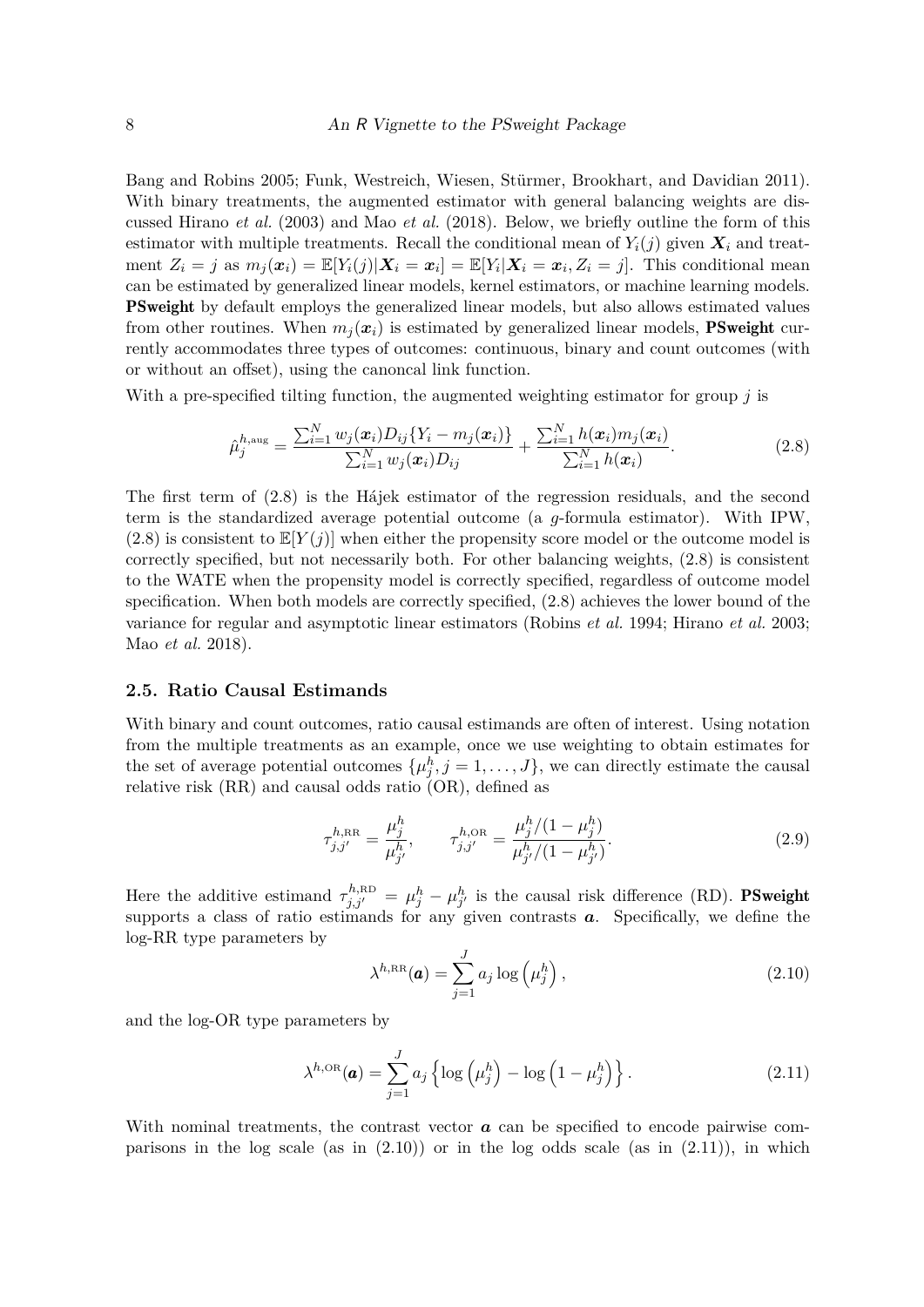case  $\exp{\{\lambda^{h,RR}(\boldsymbol{a})\}}$  and  $\exp{\{\lambda^{h,OR}(\boldsymbol{a})\}}$  become the causal RR and causal OR in (2.9). Userspecified contrasts **a** can provide a variety of nonlinear estimands. For example, when  $J = 3$ , with  $\mathbf{a} = (1, -2, 1)^T$  one can use PSweight to assess the equality of two consecutive causal RR:  $H_0: \mu_3^h/\mu_2^h = \mu_2^h/\mu_1^h$ .

#### **2.6. Variance and Interval Estimation**

#### *Empirical Sandwich Variance*

PSweight by default implements the empirical sandwich variance for propensity score weighting estimators (Lunceford and Davidian 2004; Li *et al.* 2019; Mao *et al.* 2018) based on the M-estimation theory (Stefanski and Boos 2002). The variance adjusted for the uncertainty in estimating the propensity score and outcome models, and are sometime referred to as the nuisance-adjusted sandwich variance. Below we illustrate the main steps with multiple treatments and general balancing weights. Write  $\boldsymbol{\theta} = (\nu_1, \dots, \nu_J, \eta_1, \dots, \eta_J, \boldsymbol{\beta}^T, \boldsymbol{\alpha}^T)^T$  as the collection of parameters to be estimated. Then  $\left\{\hat{\mu}_{j}^{h,\text{aug}} = \hat{\nu}_{j} + \hat{\eta}_{j} : j = 1, \ldots, J\right\}$  jointly solve

$$
\sum_{i=1}^{N} \Psi_i(\boldsymbol{\theta}) = \sum_{i=1}^{N} \begin{pmatrix} w_1(\boldsymbol{x}_i)D_{i1}\{Y_i - m_1(\boldsymbol{x}_i;\boldsymbol{\alpha}) - \nu_1\} \\ \vdots \\ w_J(\boldsymbol{x}_i)D_{iJ}\{Y_i - m_J(\boldsymbol{x}_i;\boldsymbol{\alpha}) - \nu_J\} \\ h(\boldsymbol{x}_i)\{m_1(\boldsymbol{x}_i;\boldsymbol{\alpha}) - \eta_1\} \\ \vdots \\ h(\boldsymbol{x}_i)\{m_J(\boldsymbol{x}_i;\boldsymbol{\alpha}) - \eta_J\} \\ S_{\boldsymbol{\beta}}(Z_i,\boldsymbol{x}_i;\boldsymbol{\beta}) \\ S_{\boldsymbol{\alpha}}(Y_i,\boldsymbol{Z}_i,\boldsymbol{x}_i;\boldsymbol{\alpha}) \end{pmatrix} = \mathbf{0},
$$

where  $S_{\pmb{\beta}}(Z_i, \pmb{x}_i; \pmb{\beta})$  and  $S_{\pmb{\alpha}}(Y_i, Z_i, \pmb{x}_i; \pmb{\alpha})$  are the score functions of the propensity score model and the outcome model. The empirical sandwich variance estimator is

$$
\widehat{\mathbb{V}}(\widehat{\boldsymbol{\theta}}) = \left\{ \sum_{i=1}^N \frac{\partial}{\partial \boldsymbol{\theta}^T} \Psi_i(\widehat{\boldsymbol{\theta}}) \right\}^{-1} \left\{ \sum_{i=1}^N \Psi_i(\widehat{\boldsymbol{\theta}}) \Psi_i^T(\widehat{\boldsymbol{\theta}}) \right\} \left\{ \sum_{i=1}^N \frac{\partial}{\partial \boldsymbol{\theta}} \Psi_i^T(\widehat{\boldsymbol{\theta}}) \right\}^{-1}.
$$

Because  $\hat{\mu}_j^{h,\text{aug}} = \hat{\nu}_j + \hat{\eta}_j$ , the variance of arbitrary linear contrasts based on the average potential outcomes can be easily computed by applying the Delta method to the joint variance  $\widehat{\mathbb{V}}(\hat{\theta})$ . For the Hájek weighting estimators, variance is estimated by removing  $S_{\bm{\alpha}}(Y_i, Z_i, \bm{x}_i; \bm{\alpha})$ as well as the components involving  $m_j(\bm{x}_i;\bm{\alpha})$  in  $\Psi_i(\bm{\theta})$ . Finally, when propensity scores and potential outcomes are not estimated through the generalized linear model or are supplied externally, or MW are used (since the tilting function is not everywhere differentiable), PSweight ignores the uncertainty in estimating  $\beta$  and  $\alpha$  and removes  $S_{\beta}(Z_i, x_i; \beta)$  and  $S_{\alpha}(Y_i, Z_i, x_i; \alpha)$ in  $\Psi_i(\theta)$  in the calculation of the empirical sandwich variance. Based on the estimated variance, PSweight computes the associated symmetric confidence intervals and p-values via the normal approximation.

For ratio causal estimands, **PSweight** applies the logarithm transformation to improve the accuracy of the normal approximation (Agresti 2003). For estimating the variance of causal RR,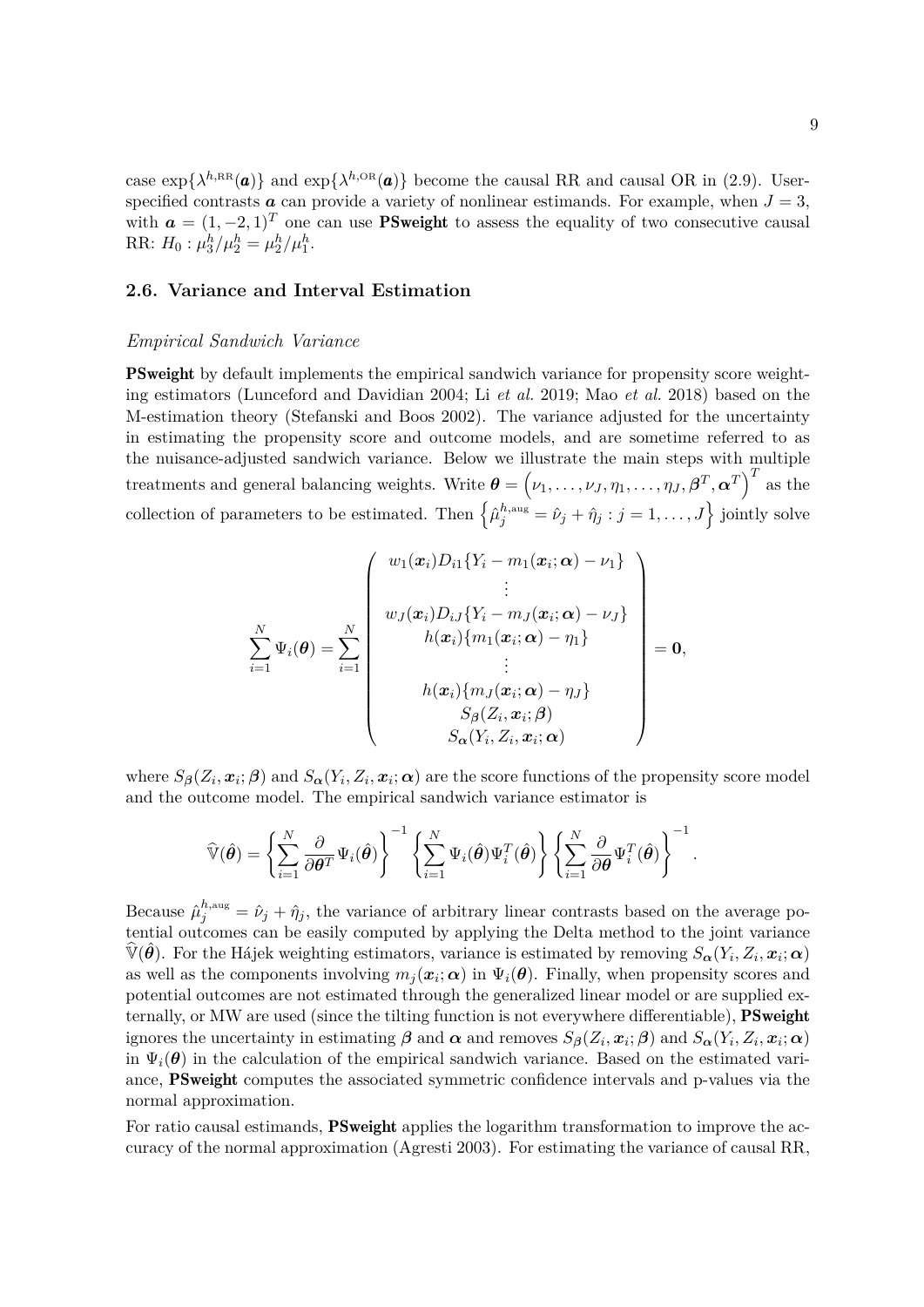we first obtain the joint variance of  $\left(\log\left(\hat{\mu}_1^{h,\text{aug}}\right)\right)$ 1  $\big)$ ,...log  $(\hat{\mu}^{h,\text{aug}}_J)$ *J*  $\big)$ <sup>T</sup> using the Delta method, and then estimate the variance of  $\lambda^{h,\text{RR}}(a)$ . Once the symmetric confidence intervals are obtained for  $\lambda^{h,\text{RR}}(a)$  using the normal approximation, we can exponentiate the upper and lower confidence limits to derive the asymmetric confidence intervals for the causal RR. Confidence intervals for the causal OR are computed similarly.

### *Bootstrap Variance*

PSweight also allows using bootstrap to estimate variances, which can be much more computationally intensive than the closed-form sandwich estimator but sometimes give better finite-sample performance in small samples. By default, **PSweight** resamples  $R = 50$  bootstrap replicates with replacement. For each replicate, the weighting estimator (2.7) or the augmented weighting estimtor (2.8) is implemented, providing *R* estimates of the *J* average potential outcomes (an  $R \times J$  matrix). Then for any contrast vector  $\boldsymbol{a} = (a_1, \dots, a_J)^T$ , **PSweight** obtains *R* bootstrap estimates:

$$
\hat{\mathbb{T}}^h(\boldsymbol{a})_{bootstrap} = \left\{ \hat{\tau}^h(\boldsymbol{a})_1 = \sum_{j=1}^J a_j \hat{\mu}_{j,1}^h, \ \ \ldots \ \ , \hat{\tau}^h(\boldsymbol{a})_R = \sum_{j=1}^J a_j \hat{\mu}_{j,R}^h \right\}.
$$

The sample variance of  $\hat{\mathbb{T}}^h(\mathbf{a})_{bootstrap}$  is reported by **PSweight** as the bootstrap variance; the lower and upper 2.5% quantiles of  $\hat{\mathbb{T}}^h(\mathbf{a})_{bootstrap}$  form the 95% bootstrap interval estimate.

#### **2.7. Covariate Adjustment in Randomized Trials**

Although propensity score weighting has been largely developed in observational studies, it is also an important tool for covariate adjustment in randomized controlled trials (RCTs). Williamson, Forbes, and White (2014) showed that IPW can reduce the variance of the unadjusted difference-in-means treatment effect estimator in RCTs, and Shen, Li, and Li (2014) proved that the IPW estimator is semiparametric efficient and asymptotically equivalent to the analysis of covariance (ANCOVA) estimator (Tsiatis, Davidian, Zhang, and Lu 2008). Zeng, Li, Wang, and Li (2020) generalized these results of IPW to the family of balancing weights. Operationally, there is no difference in implementing propensity score weighting between RCTs and observational studies. Therefore, PSweight is directly applicable to perform covariate-adjusted analysis in RCTs.

## **3. Overview of Package**

The PSweight package includes two modules tailored for design and analysis of observational studies. The design module provides diagnostics to assess the adequacy of the propensity score model and the weighted target population, prior to the use of outcome data. The analysis module provides functions to estimate the causal estimands discussed in Section 2. We briefly describe the two modules below.

### **3.1. Design Module**

PSweight offers the SumStat() function to visualize the distribution of the estimated propensity scores, to assess the balance of covariates under different weighting schemes, and to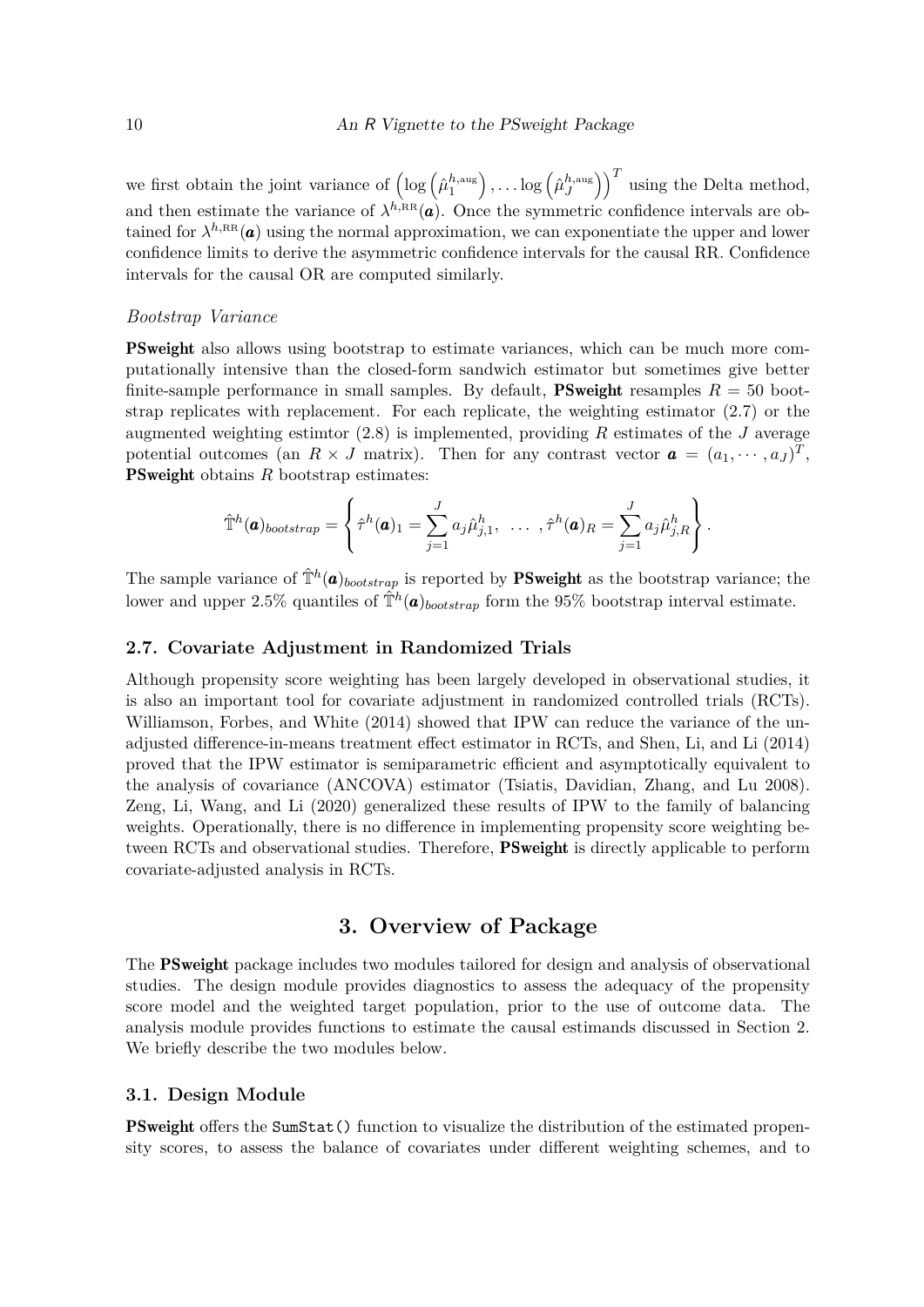characterize the weighted target population. It uses the following code snippet:

```
SumStat(ps.format, ps.estimate = NULL, trtgrp = NULL, Z = NULL, covM = NULL,+ zname = NULL, xname = NULL, data = NULL, weight = "overlap", delta = 0,
+ method = "glm", ps.control = list())
```
By default, the (generalized) propensity scores are estimated by the (multinomial) logistic regression, through the argument ps.formula. Alternatively, gbm() functions in the gbm package (Greenwell, Boehmke, Cunningham, and Developers 2019) or the SuperLearner() function in the SuperLearner package (Polley, LeDell, Kennedy, and van der Laan 2019) can also be called by using method = "gbm" or method = "SuperLearner". Additional parameters of those functions can be supplied through the ps.control argument. The argument ps.estimate supports estimated propensity scores from external routines. SumStat() produces a SumStat object, with estimated propensity scores, unweighted and weighted covariate means for each treatment group, balance diagnostics, and effective sample sizes (defined in Li and Li (2019)). We then provide a summary.SumStat() function, which takes the SumStat object and summarizes weighted covariate means by treatment groups and the between-group differences in either ASD or PSD. The default options in weighted.var  $=$  TRUE and metric = "ASD" yield ASD based on weighted standard deviations in Austin and Stuart (2015). The weighted covariate means can be used to build a baseline characteristics "Table 1" to illustrate the target population where trimming or balancing weights are applied.

summary(object, weighted.var = TRUE, metric = "ASD")

| Function           | Description                                                                                                                                                     |
|--------------------|-----------------------------------------------------------------------------------------------------------------------------------------------------------------|
| SumStat()          | Generate a SumStat object with information of propensity<br>scores and weighted covariate balance                                                               |
| summary. SumStat() | Summarize the SumStat object and return weighted covari-<br>ate means by treatment groups and weighted or unweighted<br>between-group differences in ASD or PSD |
| plot.SumStat()     | Plot the distribution of propensity scores or weighted covariate<br>balance metrics from the SumStat object                                                     |
| PStrim()           | Trim the data set based on estimated propensity scores                                                                                                          |

Table 4: Functions in the design module of PSweight.

Diagnostics of propensity score models can be visualized with the plot. SumStat() function. It takes the SumStat object and produces a balance plot (type = "balance") based on the ASD and PSD. A vertical dashed line can be set by the threshold argument, with a default value equal to 0.1. The plot. Sum Stat () function can also supply density plot (type = "density"), or histogram (type = "hist") of the estimated propensity scores. The histogram, however, is only available for the binary treatment case. The plot function is implemented as follows:

```
plot(x, type = "balance", weighted-var = TRUE, threshold = 0.1,+ metric = "ASD")
```
In the design stage, propensity score trimming can be carried out with the PStrim() function. The trimming threshold delta is set to 0 by default. PStrim() also enables optimal trimming rules (optimal = TRUE) that give the most statistically efficient (pairwise) subpopulation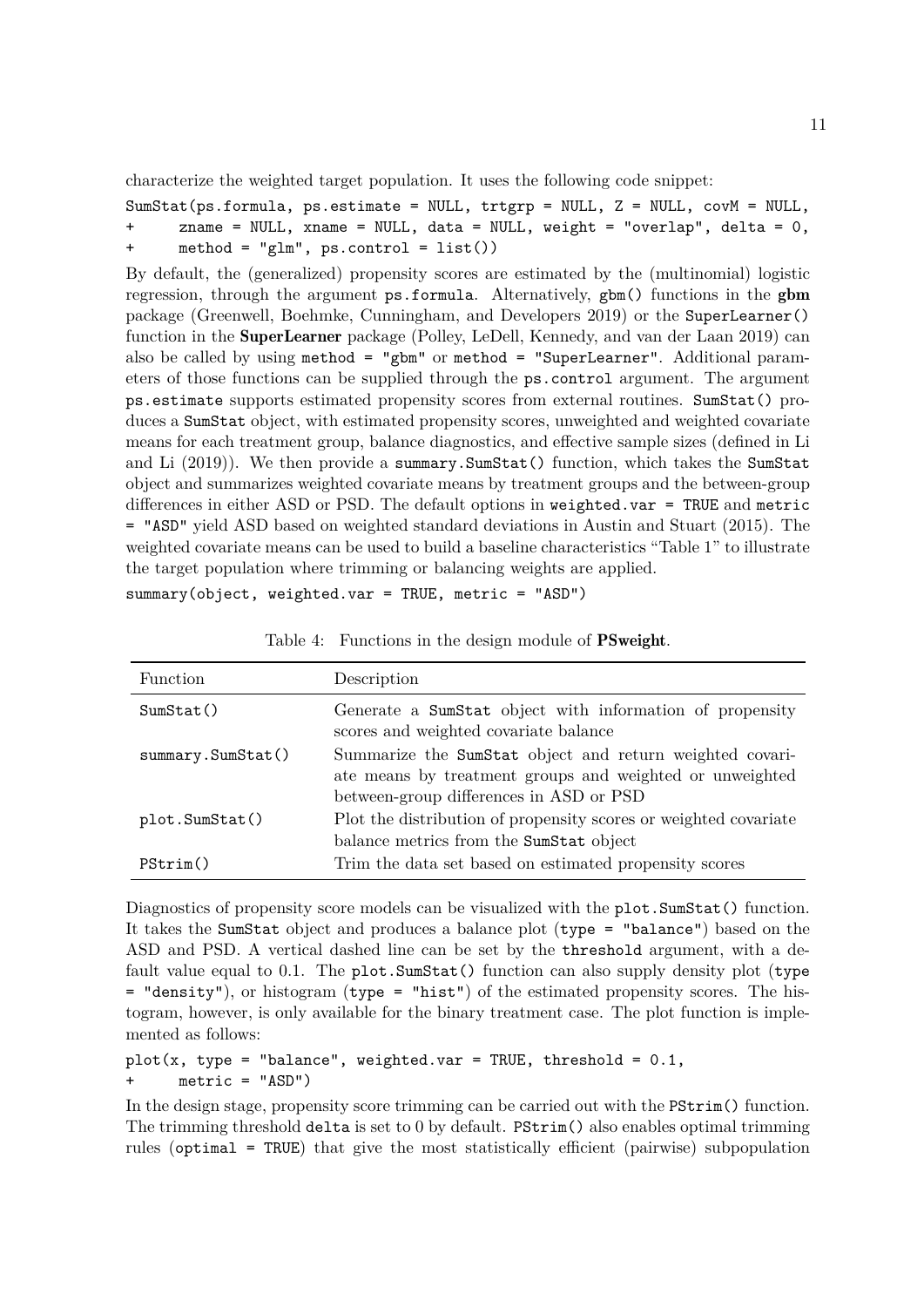ATE, among all possible trimming rules. A trimmed data set along with a summary of trimmed cases will be returned by PStrim(). This function is given below:

PStrim(data, ps.formula = NULL, zname = NULL, ps.estimate = NULL, + delta = 0, optimal = FALSE, method = "glm", ps.control = list())

Alternatively, trimming is also anchored in the SumStat() function with the delta argument. All functions in the design module are summarized in Table 4.

### **3.2. Analysis Module**

The analysis module of **PSweight** includes two functions: **PSweight** () and summary.PSweight (). The PSweight() function estimates the average potential outcomes in the target population,  $\{\mu_j^h, j = 1, \ldots, J\}$ , and the associated variance-covariance matrix. By default, the empirical sandwich variance is implemented, but bootstrap variance can be obtained with the argument bootstrap = TRUE). The weight argument can take "IPW", "treated", "overlap", "matching" or "entropy", corresponding to the weights introduced in Section 2. More detailed descriptions of each input argument in the PSweight() function can be found in Table 5. A typical PSweight() code snippet looks like

PSweight(ps.formula, ps.estimate, trtgrp, zname, yname, data,

```
+ weight = "overlap", delta = 0, augmentation = FALSE, bootstrap = FALSE,
```

```
+ R = 50, out.formula = NULL, out.estimate = NULL, family = "gaussian",
```

```
+ ps.method = "glm", ps.control = list(), out.method = "glm",
```

```
+ out.control = list())
```
Similar to the design module, the summary.PSweight() function synthesizes information from the PSweight object for statistical inference. A typical code snippet looks like

summary(object, contrast, type = "DIF", CI = TRUE)

In the summary. PSweight() function, the argument type corresponds to the three types estimands: type = "DIF" is the default argument that specifies the additive causal contrasts; type = "RR" specifies the contrast on the log scale as in equation (2.10); type = "OR" specifies the contrast on the log odds scale as in equation (2.11). Confidence intervals and p-values are obtained using normal approximation and reported by the summary.PSweight() function. The argument contrast represents a contrast vector *a* or matrix with multiple contrast row vectors. If contrast is not specified, summary.PSweight() provides all pairwise comparisons of the average potential outcomes. By default, confidence interval is printed  $(CI = TRUE)$ ; alternatively, one can print the test statistics and p-values by CI = FALSE.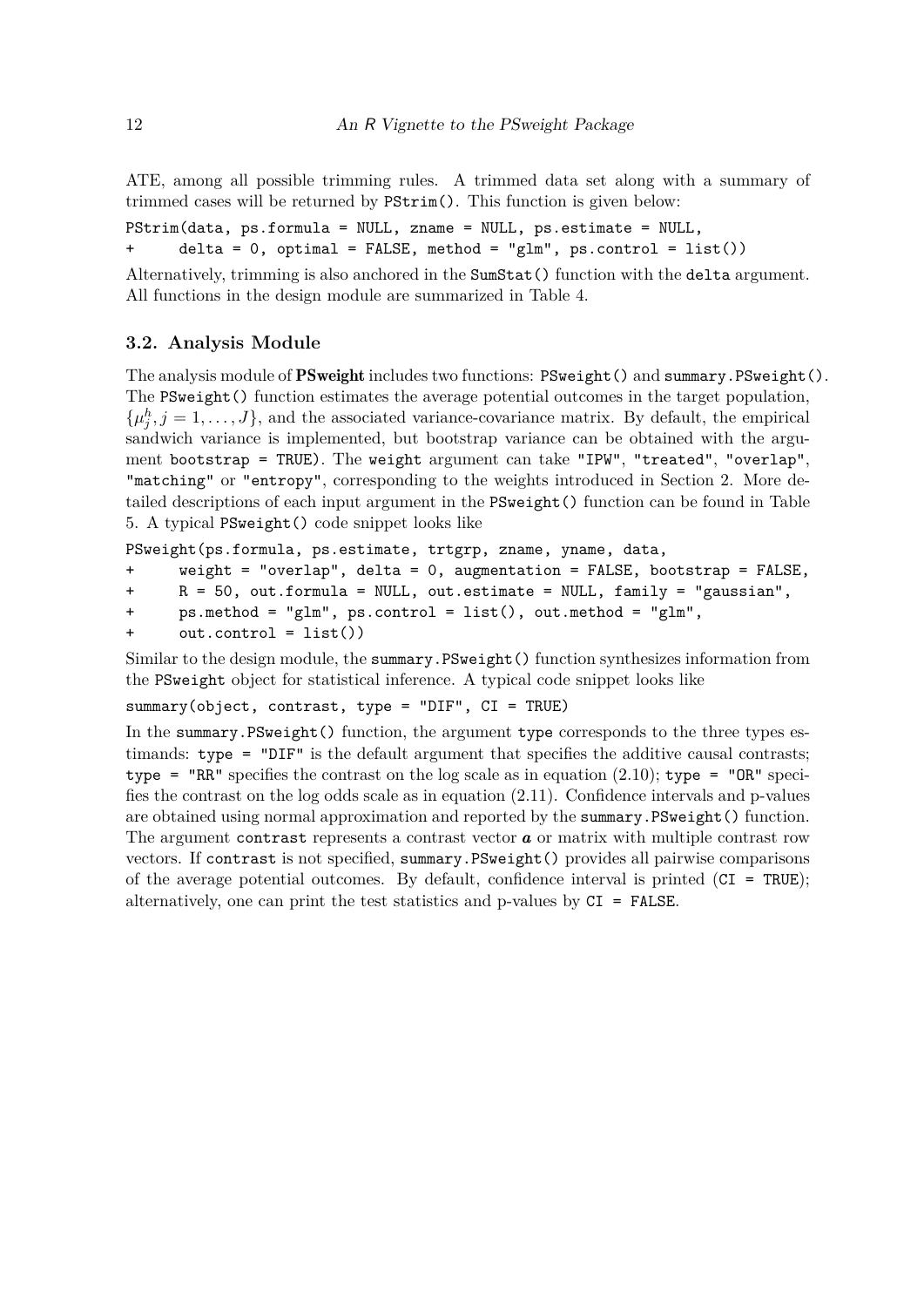Table 5: Arguments for function PSweight() in the analysis module of PSweight.

| Argument     | Description                                                                                                                                                                                                                                         | Default                              |
|--------------|-----------------------------------------------------------------------------------------------------------------------------------------------------------------------------------------------------------------------------------------------------|--------------------------------------|
| ps.formula   | A symbolic description of the propensity score model.                                                                                                                                                                                               |                                      |
| ps.estimate  | An optional matrix or data frame with externally estimated<br>(generalized) propensity scores for each observation; can also<br>be a vector with binary treatments.                                                                                 | <b>NULL</b>                          |
| trtgrp       | An optional character defining the <i>treated</i> population for<br>estimating (pairwise) ATT. It can also be used to specify<br>the treatment level when only a vector of values are supplied<br>for ps. estimate in the binary treatment setting. | Last value in<br>alphabetic<br>order |
| zname        | An optional character specifying the name of the treatment<br>variable when ps.formula is not provided.                                                                                                                                             | <b>NULL</b>                          |
| yname        | A character specifying name of the outcome variable in data.                                                                                                                                                                                        |                                      |
| weight       | A character specifying the type of weights to be used.                                                                                                                                                                                              | "overlap"                            |
| delta        | Trimming threshold for (generalized) propensity scores.                                                                                                                                                                                             | 0                                    |
| augmentation | Logical value of whether augmented weighting estimators<br>should be used.                                                                                                                                                                          | FALSE                                |
| bootstrap    | Logical value of whether bootstrap is used to estimate the<br>standard error                                                                                                                                                                        | <b>FALSE</b>                         |
| R            | Number of bootstrap replicates if bootstrap = TRUE                                                                                                                                                                                                  | 50                                   |
| out.formula  | A symbolic description of the outcome model to be esti-<br>mated when augmentation = $TRUE$                                                                                                                                                         |                                      |
| out.estimate | An optional matrix or data frame containing externally es-<br>timated potential outcomes for each observation under each<br>treatment level.                                                                                                        | <b>NULL</b>                          |
| family       | A description of the error distribution and canonical link<br>function to be used in the outcome model if out.formula is<br>provided                                                                                                                | "gaussian"                           |
| ps.method    | a character to specify the method for propensity model.                                                                                                                                                                                             | "glm"                                |
| ps.control   | A list to specify additional options when method is set to<br>"gbm" or "SuperLearner".                                                                                                                                                              | list()                               |
| out.method   | A character to specify the method for outcome model.                                                                                                                                                                                                | "glm"                                |
| out.control  | A list to specify additional options when methodout is set<br>to "gbm" or "SuperLearner".                                                                                                                                                           | list()                               |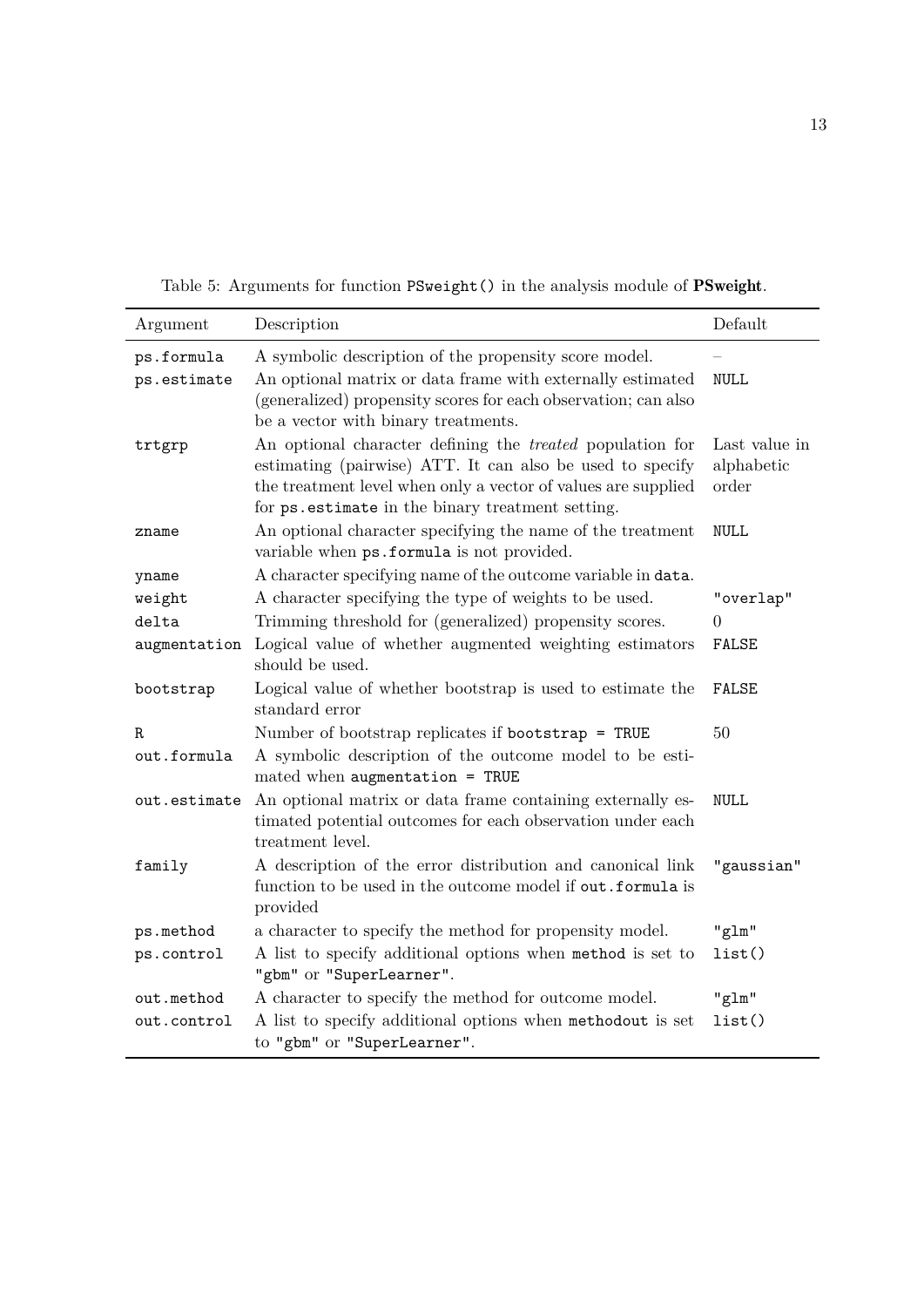### **4. Case Study with the NCDS Data**

We demonstrate **PSweight** in a case study that estimates the causal effect of educational attainment on hourly wage, based on the National Child Development Survey (NCDS) data. Section 4.1 gives an overview of the study. Section 4.2 and 4.3 provides propensity score weighting analyses of the average treatment effect in the context of a binary treatment and a tri-valued treatment, respectively. Section 4.4 demonstrates how the machine learning method for propensity scores and potential outcomes can be implemented in PSweight.

### **4.1. NCDS Data Overview**

The National Child Development Survey (NCDS) is a longitudinal study on children born in the United Kingdom (UK) in  $1958<sup>1</sup>$ . NCDS collected information such as educational attainment, familial backgrounds, and socioeconomic and health well being on 17*,* 415 individuals. We followed Battistin and Sianesi (2011) to pre-process the data and obtain a subset of 3*,* 642 males employed in 1991 with complete educational attainment and wage information for analysis. For illustration, we use the Multiple Imputation by Chained Equations (MICE, Buuren and Groothuis-Oudshoorn 2010) to impute missing covariates and obtain a single imputed data set for all subsequent analysis.<sup>2</sup> The outcome variable wage is log of the gross hourly wage in Pound. The treatment variable is educational attainment. For the binary treatment case, we created Dany to indicate whether one had attained any academic qualification. There are 2399 individuals that attained academic qualification, and 1*,* 243 individuals without any. For the multiple treatment case, we created Dmult with three levels: ">=A/eq", "O/eq" and "None", representing advanced qualification (1*,* 806 individuals), intermediate qualification (941 individuals) and no qualification (895 individuals). We consider twelve pre-treatment covariates or potential confounders. The variable white indicates whether an individual identified himself as white race; scht indicates the school type they attended at age 16; qmab and qmab2 are math test scores at age 7 and 11; qvab and qvab2 are two reading test scores at age 7 and 11; sib\_u stands for the number of siblings; agepa and agema are the ages of parents in year 1974; in the same year, the employment status of mother maemp was also collected; paed\_u and maed\_u are the years of education for parents. Information on the study variables can be summarized using the str() function as below:

R> str(NDCS)

```
'data.frame': 3642 obs. of 16 variables:
$ white : int 1 1 1 1 1 1 1 1 1 1 ...
$ wage : num 2.57 2.04 1.72 2.2 2.48 ...
$ Dany : int 1 1 0 1 1 0 0 1 1 1 ...
$ Dmult : chr ">=A/eq" ">=A/eq" "None" "O/eq" ...
$ maemp : int 0 0 0 0 1 1 0 1 0 1 ...
$ scht : int 2 1 1 3 1 2 1 1 1 3 ...
$ qmab : int 2 5 4 5 3 1 4 5 5 2 ...
```
<sup>1</sup>https://cls.ucl.ac.uk/cls-studies/1958-national-child-development-study/

<sup>&</sup>lt;sup>2</sup>Ten out of twelve pre-treatment covariates we considered have missingness. The smallest missingness proportion is 4*.*9% and the largest missingness proportion is 17*.*2%. We considered one imputed complete data set for illustrative purposes, but note that a more rigorous analysis could proceed by combining analyses from multiple imputed data sets via the Rubin's rule.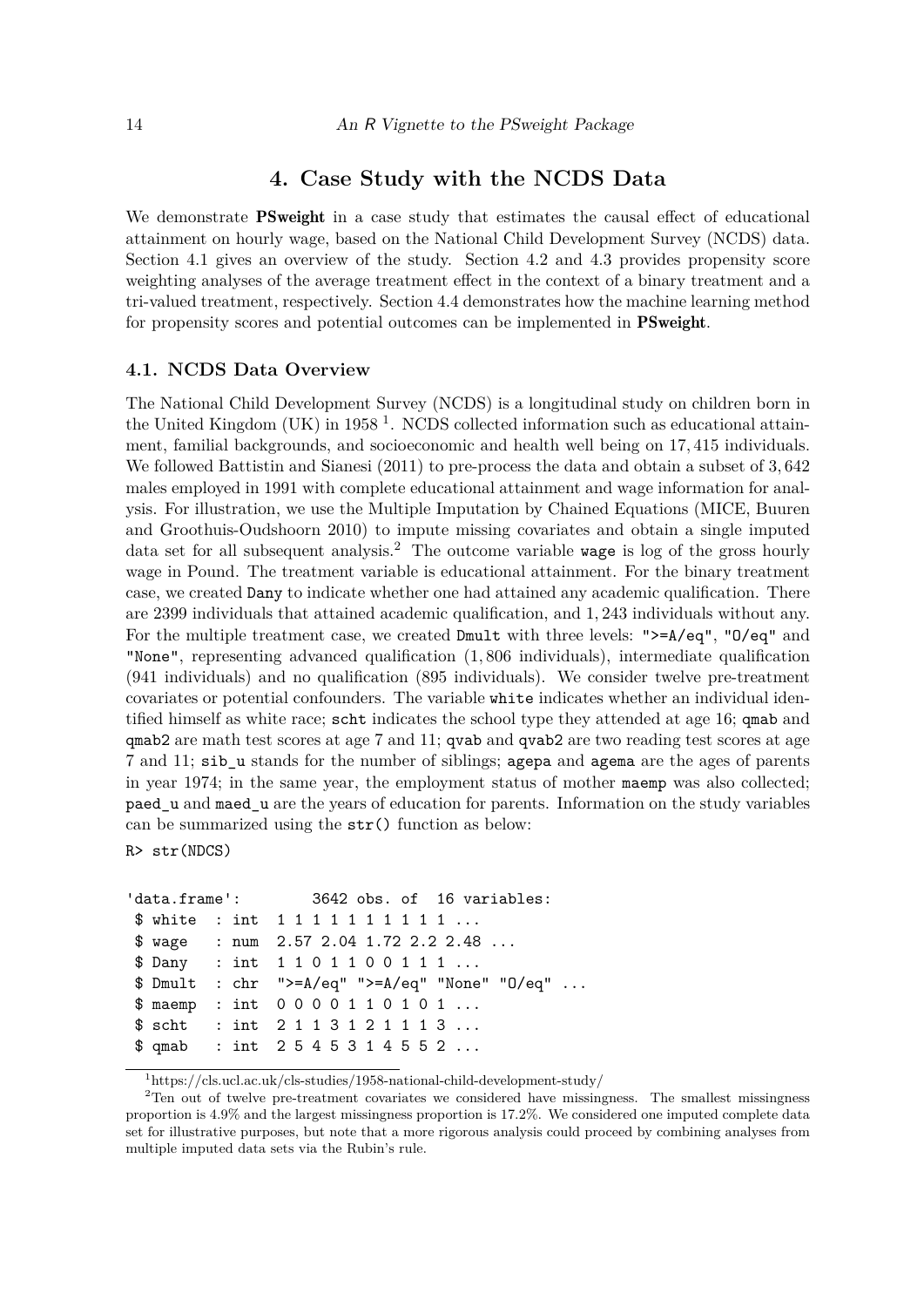```
$ qmab2 : int 2 5 4 4 3 1 1 4 4 5 ...
$ qvab : int 1 5 4 4 2 2 2 4 3 4 ...
$ qvab2 : int 2 5 5 5 3 2 1 3 1 5 ...
$ paed_u : int 9 0 0 10 9 10 0 11 10 10 ...
$ maed u : int 9 0 0 10 9 9 0 11 9 10 ...
$ agepa : int 60 56 57 40 57 43 43 46 43 47 ...
$ agema : int 59 56 53 41 45 42 38 45 43 40 ...
$ sib_u : int 3 0 0 1 1 1 1 1 0 3 ...
$ wagebin: num 1 0 0 1 1 0 1 1 1 1 ...
```
### **4.2. Propensity Score Weighting with Binary Treatments**

#### *Estimating Propensity Scores and Balance Check*

Suppose we wish to estimate the causal effect of whether the attainment of any academic qualification leads to higher hourly wage. Because the attainment of any academic qualification is not randomized, and may be affected by potential confounders, we specify the following propensity score model and carry out weighting analysis.

```
R> ps.any \leq Dany \sim white + maemp + as.factor(scht) + as.factor(qmab)
+ as.factor(qmab2) + as.factor(qvab) + as.factor(qvab2) + paed_u + maed_u
+ agepa + agema + sib_u + paed_u * agepa + maed_u * agema
```
In addition to the main effects of covariates, we considered adjusting for the interaction between the ages of parents and their education following Battistin and Sianesi (2011). We use the Sumstat() function to estimate the logistic propensity score model and obtain balance statistics under three types of weighting schemes, IPW, the treated weights and OW.

R> bal.any <- SumStat(ps.formula = ps.any, data = NCDS, + weight = c("IPW", "overlap", "treated"))

The output on screen from the Sumstat() function is the choice of weights and the treatment group selected (trtgrp) only if "treated" is included in the weight argument. In this example, as trtgrp is unspecified, Sumstats() automatically takes the last level in alphabetic order of the treatment variable as the treatment group: Dany = 1.

R> bal.any

trt group for PS model is: 1 weights estimated for: IPW overlap treated

The full return of SumStat is a list including the treatment group level (for defining ATT) ("trtgrp"), estimated propensity scores ("propensity"), estimated weight under each weighting scheme ("ps.weights"), effective sample size ("ess") and balance statistics under each weighting scheme (e.g., "unweighted.sumstat", "IPW.sumstat", "overlap.sumstat", "treated.sumstat") . Further, the balance statistics for each weighting scheme includes both ASD and PSD, with both the unweighted or weighted standard deviation of the covariates.

The plot.SumStat() function visualizes the distributions of estimated propensity scores and covariate balance statistics. Specifying argument type = "hist" generates the histogram of estimated propensity scores to receive the treatment (treatment as defined in "trtgrp").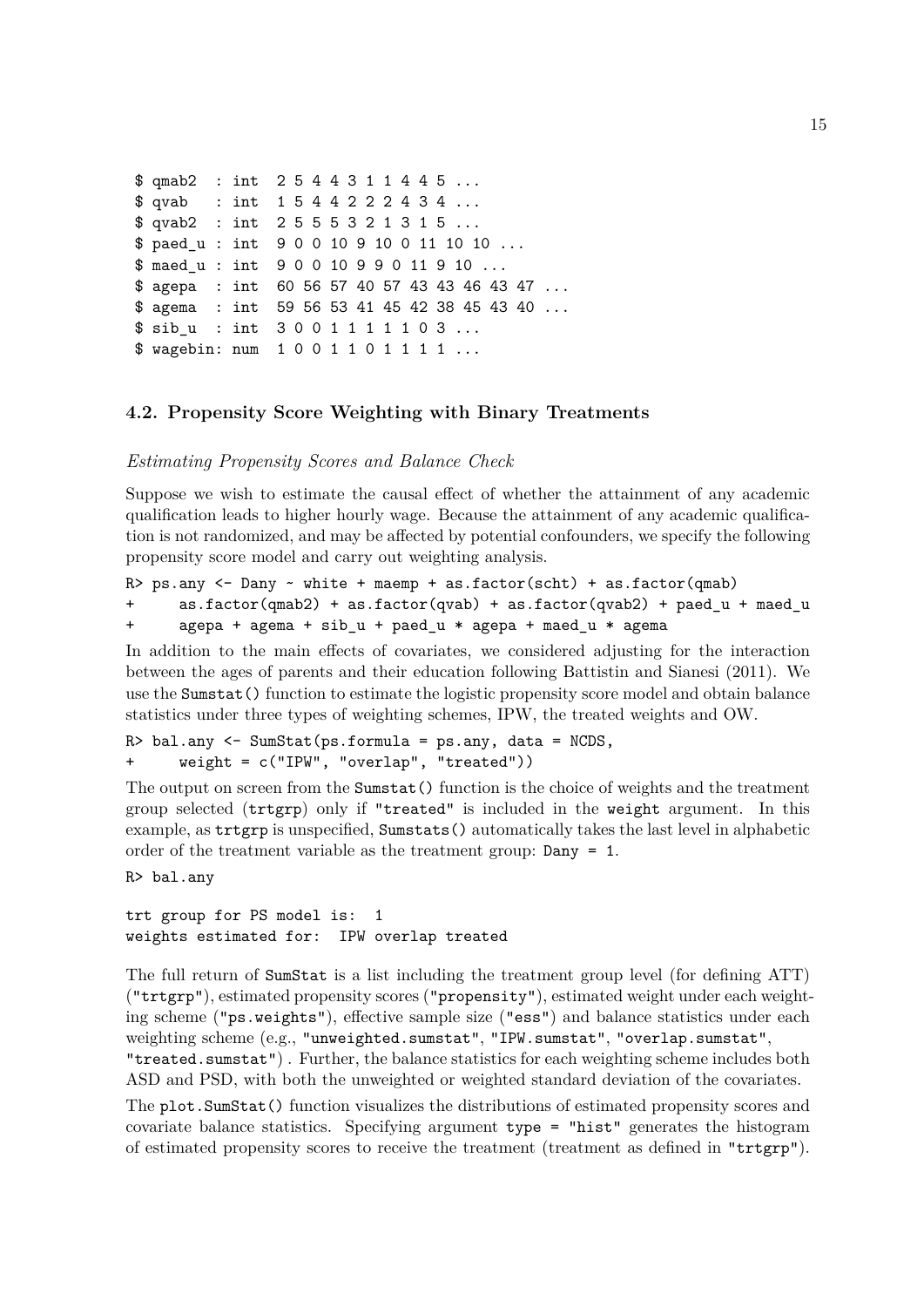Alternatively, type = "density" provides the density of the estimated probability to receive each treatment level. Figure 1 presents the histogram and density plots of the estimated propensity scores in our analysis. The histogram suggests that there may be a slight lack of overlap due to minor separation of the two groups.

 $R$ > plot(bal.any, type = "density")





Figure 1: Histogram and density plots of estimated propensity scores with respect to the binary treatment variable Dany generated by plot.SumStat() function.

Finally, specifying argument type = "balance" in plot. SumStat() generates a love plot based on either the ASD metric (metric = " $\text{ASD}$ ") or the maximum PSD metric (metric = "PSD"). Figure 2 presents the PSD-based love plot with the weighted standard deviation (by default weighted.var = TRUE). Clearly, the unweighted mean differences are substantially larger than the commonly used balance threshold 0*.*1, while propensity score weighting in general improves the covariate balance. Among the three weighting schemes, OW and IPW have controlled the maximum PSD for each covariate to be below 0*.*1, and OW provides the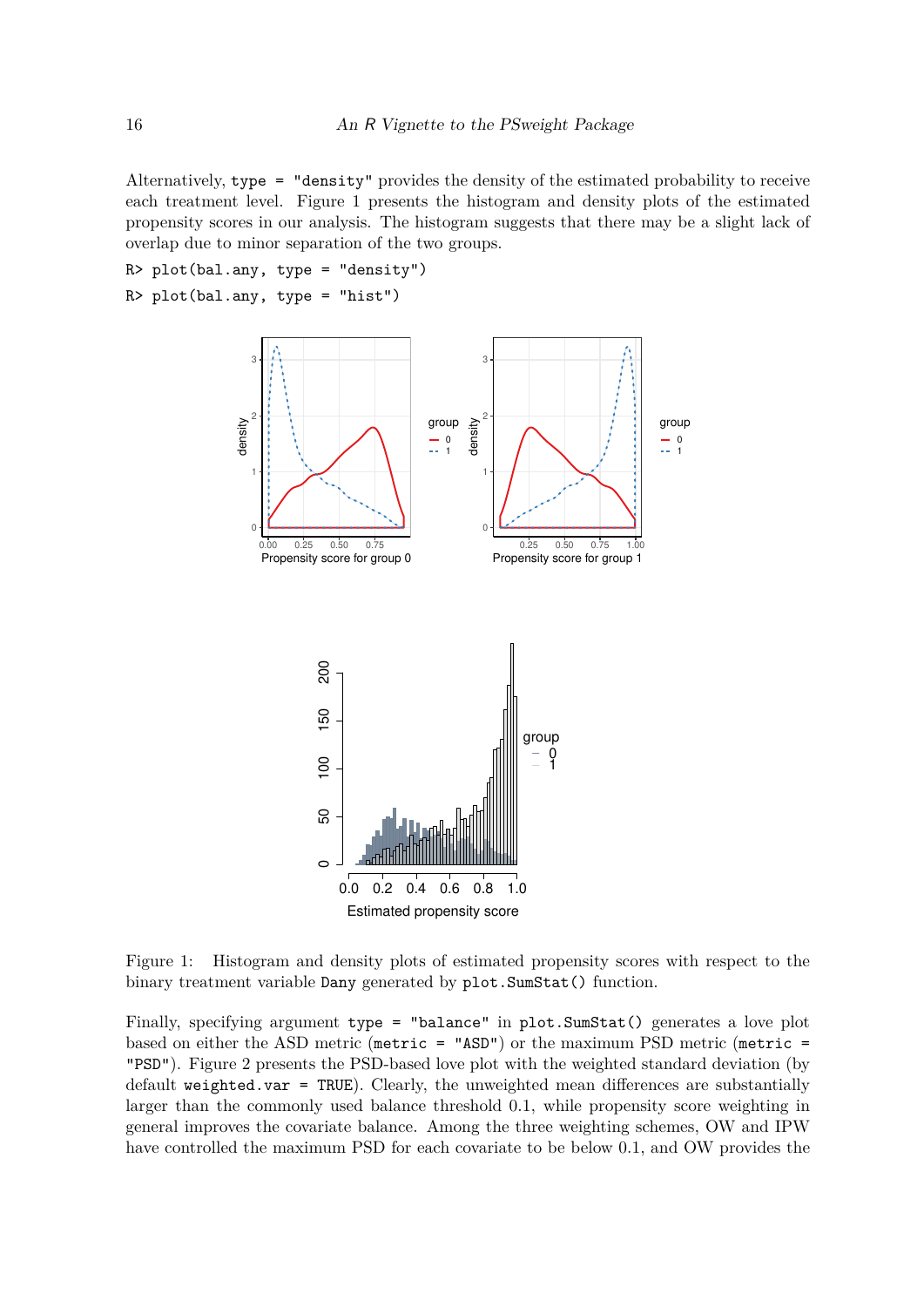best balance, with the maximum PSD for each covariate being close to zero.  $R$ > plot(bal.any, type = "balance", metric = "PSD")



Figure 2: Love plot with the binary treatment variable Dany using the maximum PSD metric, generated by plot.SumStat() function in the PSweight package.

### *Estimation and Inference of (Weighted) Average Treatment Effects*

Because the IPW, treated weights and OW achieve adequate balance according to Figure 2, we use these three weighting schemes to estimate the ATE, ATT and ATO. Based on the propensity score model ps.any, we first use the PSweight() function to obtain the average potential outcomes among the combined population using IPW.

```
R> ate.any <- PSweight(ps.formula = ps.any, yname = "wage", data = NCDS,
+ weight= "IPW")
R> ate.any
Original group value: 0, 1
Point estimate:
1.9002, 2.0927
```
The ate.any is an PSweight object returned by the PSweight() function. Printing ate.any will only provide the estimated average potential outcomes for each treatment level. In this case, 1*.*9002 and 2*.*0927 correspond to the average log hourly wages when the entire population attains no academic qualification  $(Dany = 0)$  and otherwise  $(Dany = 1)$ . We observe that higher educational attainment leads to higher average hourly wage. Despite its simple on-screen output, ate.any contains a list of six elements: estimated propensity scores (propensity), estimated average potential outcomes (muhat), joint covariance matrix of the estimated average potential outcomes (covmu), estimates for each bootstrap sample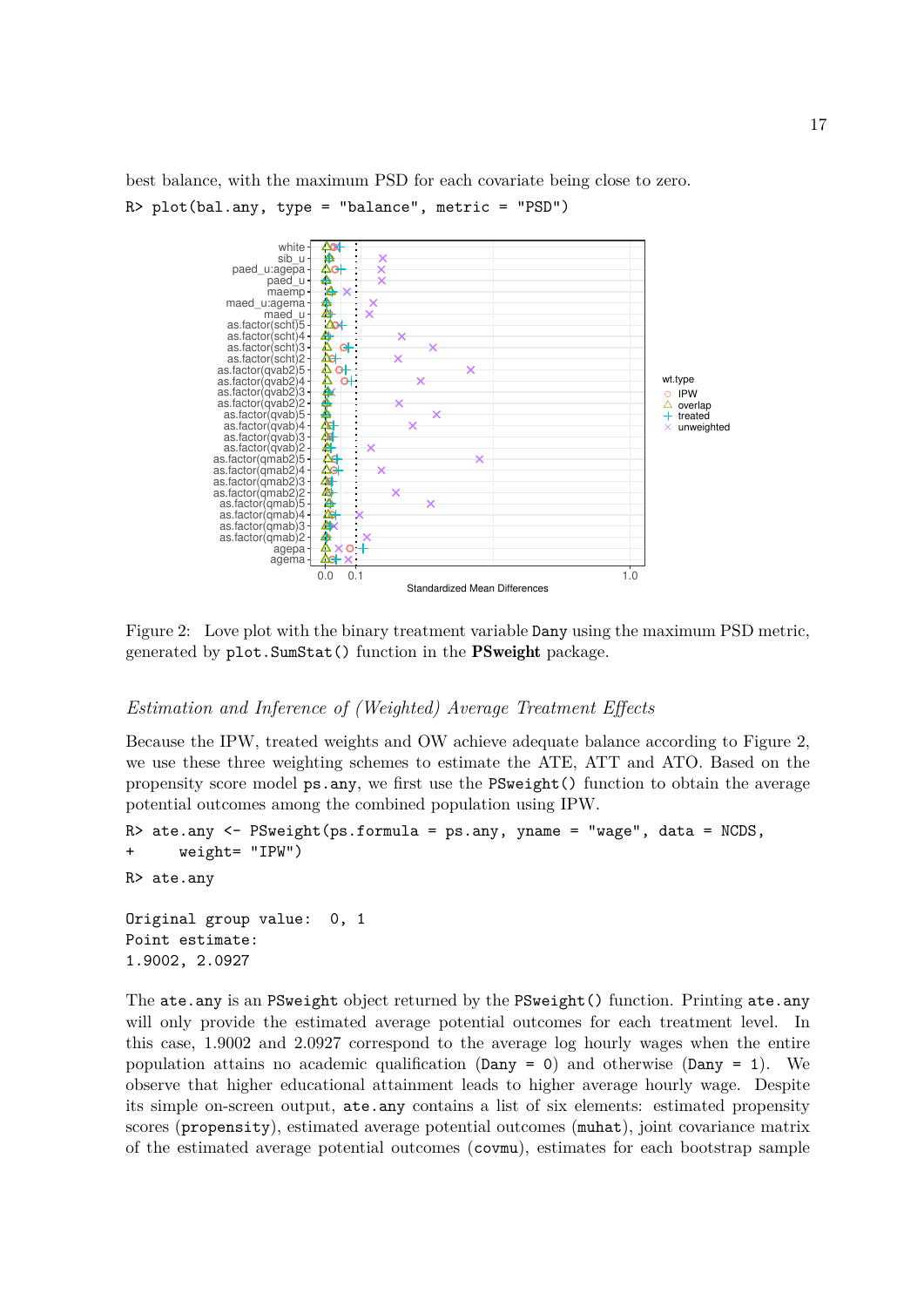if bootstrap = TRUE (muboot), group label in alphabetic orders (group), and the indicated treatment group for defining ATT (trtgrp).

The average potential outcomes among the treated population and among the overlap population can be estimated in a similar fashion, by specifying the weight option in the PSweight() function. If weight is left unspecified,  $P\text{Sweight}$  () function uses the OW by default and emphasizes the subpopulation with the optimal internal validity (Li *et al.* 2018). When weight = "treated", we obtain the estimated average potential outcomes among the population with academic qualification. For estimating the ATT, if one leaves trtgrp unspecified, PSweight() function by default considers the last value (in alphabetic order) of the treatment variable to be the treatment group in defining ATT (Dany = 1). If the investigator is instead interested in estimating the causal effect among the population without academic qualification, the specification of  $\text{trtgrp} = 0$  should be used.

```
R> ato.any <- PSweight(ps.formula = ps.any, yname = "wage", data = NCDS)
R> att.any <- PSweight(ps.formula = ps.any, yname = "wage", data = NCDS,
+ weight= "treated")
R> ato.any
Original group value: 0, 1
Point estimate:
1.8617, 2.0408
R> att.any
Original group value: 0, 1
Treatment group value: 1
Point estimate:
1.9394, 2.1515
```
Compared to ate.any and ato.any, the on-screen output of att.any now includes an extra element,the treatment group that defines the ATT estimand. In the analysis of NCDS data, we only see minor differences between the estimated average potential outcomes across the three target populations. The average log hourly wage appear consistently higher if all individuals in either target population attained academic qualification, say, through some effective population-level educational intervention. Similar to the design module, we provide a summary.PSweight() function to estimate the (weighted) average treatment effects and their variances. By default, summary.PSweight() presents all pairwise contrasts of the estimated average potential outcomes type = "DIF"), and therefore targets on the additive causal esimands. For example, we can estimate the ATE and ATO along with their sandwich standard errors and 95% confidence intervals using the following code.

```
summary(ate.any, CI = FALSE)
```
Closed-form inference:

Original group value: 0, 1

Contrast: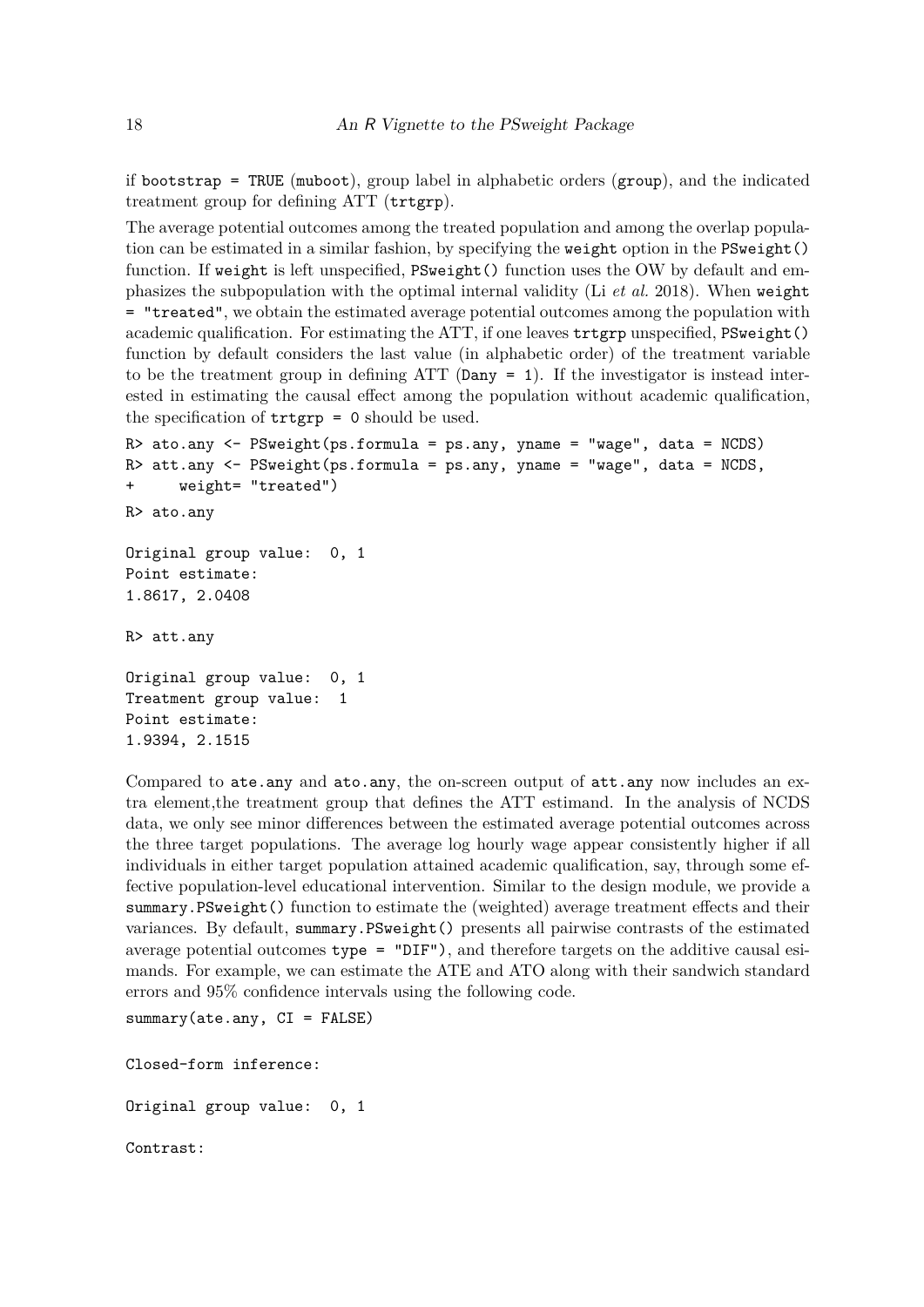```
0 1
Contrast 1 -1 1
           Estimate Std.Error z value Pr(>|z|)
Contrast 1 0.192543 0.021122 9.1158 < 2.2e-16 ***
---
Signif. codes: 0 '***' 0.001 '**' 0.01 '*' 0.05 '.' 0.1 ' ' 1
R> summary(ato.any, CI = FALSE)
Closed-form inference:
Original group value: 0, 1
Contrast:
            0 1
Contrast 1 -1 1
          Estimate Std.Error z value Pr(>|z|)
Contrast 1 0.179129 0.015609 11.476 < 2.2e-16 ***
---
Signif. codes: 0 '***' 0.001 '**' 0.01 '*' 0.05 '.' 0.1 ' ' 1
```
The returns of the summary.PSweight() function indicate that the standard error for ATO is smaller and the associated confidence interval is tighter, matching the theoretical results of Li *et al.* (2018). The summary.PSweight() function also returns the p-value of (weak) causal null hypothesis that the specified contrast of the average potential outcomes is zero. In this case, the p-values correspond to  $H_0: \mu_1^h = \mu_0^h$  are all small and we reject the null.

In addition to specifying a propensity score model, we obtain an augmented estimator by specifying a model for log hourly wage as a function of potential confounders within each treatment group. The PSweight() function allows us to combine propensity score weighting and outcome modeling to achieve efficiency and/or increased robustness. We specify a regression formula through out.formula using the same set of confounders adjusted for in ps.any.

```
R> out.wage <- wage \sim white + maemp + as.factor(scht) + as.factor(qmab)
      + as.factor(qmab2) + as.factor(qvab) + as.factor(qvab2) + paed_u + maed_u
+ + agepa + agema + sib_u + paed_u * agepa + maed_u * agema
```
The treatment variable is not included in out.wage as PSweight automatically fits a separate a potential outcome regression model within each treatment group, therefore allowing for full treatment-by-covariate interactions. For the continuous outcome wage, the PSweight() fits the linear model by default  $(family = "gaussian").$  Loading the outcome regression formula and specifying **augmentation** = TRUE, we obtain the estimated average potential outcomes by the augmented weighting estimators introduced in Section 2.4

```
R> ate.any.aug \leq PSweight(ps.formula = ps.any, yname = "wage", data = NCDS,
     weight = "IPW", augmentation = TRUE, out.format = out.value)
```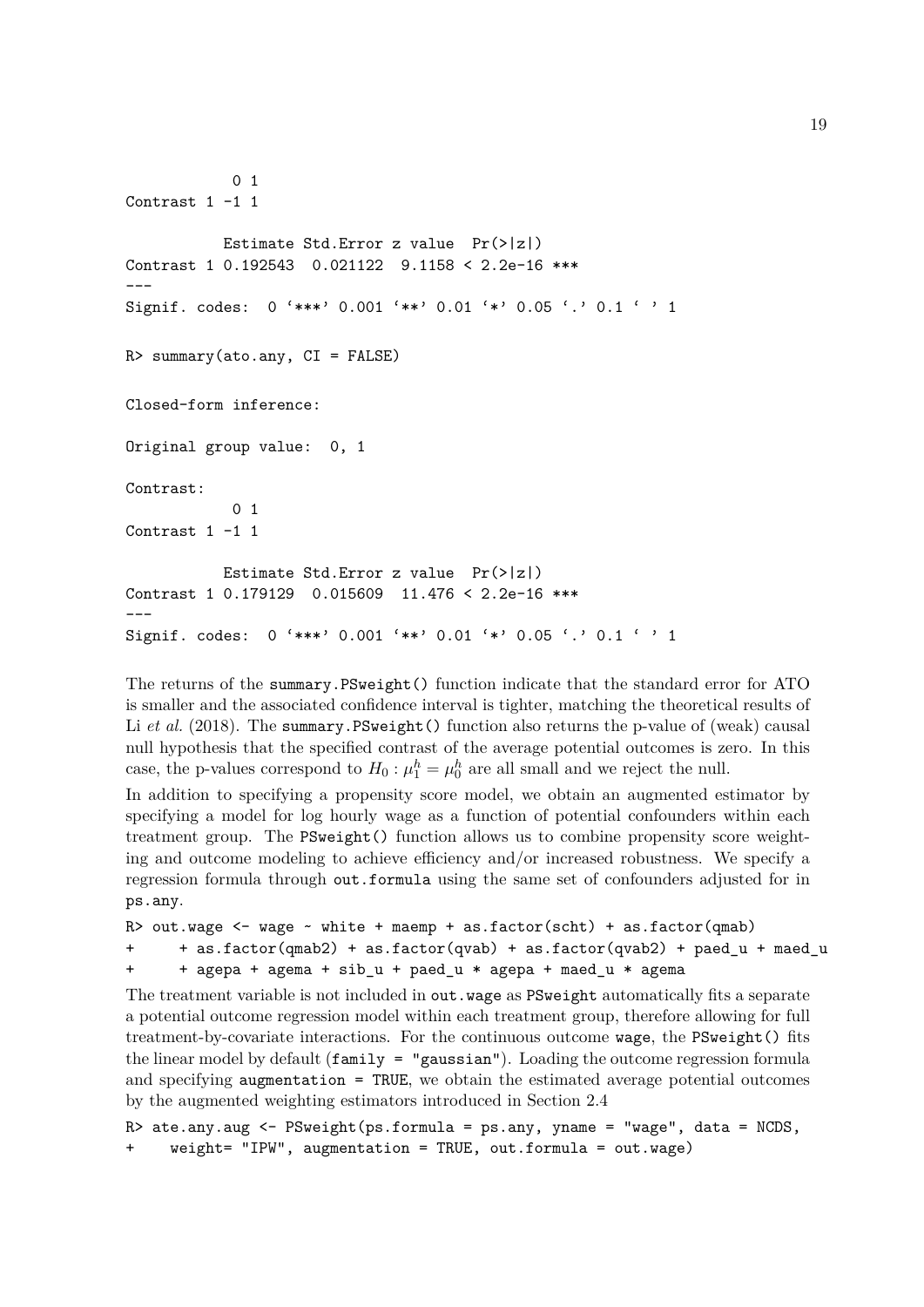```
R> ato.any.aug \leq PSweight(ps.formula = ps.any, yname = "wage", data = NCDS,
+ augmentation = TRUE, out.formula = out.wage)
```
Similar to the simple weighting estimators, the output on screen includes the information of the treatment group levels as well as the estimated average potential outcomes in the respective target population (output omitted for brevity). In this analysis, we find that the point estimates do not differ substantially between the simple weighting and the augmented weighting estimators, for each weighting scheme under consideration. The fact that the augmented weighting estimates resemble the simple weighting estimates may serve as indirect evidence that the propensity score model is not grossly misspecified (Robins and Rotnitzky 2001; Mercatanti and Li 2014).

We then estimate the (weighted) average treatment effects using the summary. PSweight() function. In this example, while the point estimates do not change substantially between the augmented weighting estimators and simple weighting estimators, outcome augmentation reduces the standard errors for estimating ATE, but not so much for estimating ATO. Such comparison results match the simulation findings of Mao *et al.* (2018). Overall, we find that, regardless of the weighting scheme considered, attaining academic qualification on average leads to significantly higher hourly wage than not at the 0*.*05 level. We do acknowledge, however, that the interpretation of study results should not rely on a single dichotomy of a p-value that is great than or smaller than 0*.*05.

```
R> summary(ate.any.aug, CI=FALSE)
```
Closed-form inference:

```
Original group value: 0, 1
Contrast:
            0 1
Contrast 1 -1 1
           Estimate Std.Error z value Pr(>|z|)Contrast 1 0.186079 0.019842 9.3782 < 2.2e-16 ***
---
Signif. codes: 0 '***' 0.001 '**' 0.01 '*' 0.05 '.' 0.1 ' ' 1
R> summary(ato.any.aug, CI = FALSE)
Closed-form inference:
Original group value: 0, 1
Contrast:
            0<sub>1</sub>Contrast 1 -1 1
           Estimate Std.Error z value Pr(>|z|)
Contrast 1 0.180004 0.015646 11.505 < 2.2e-16 ***
```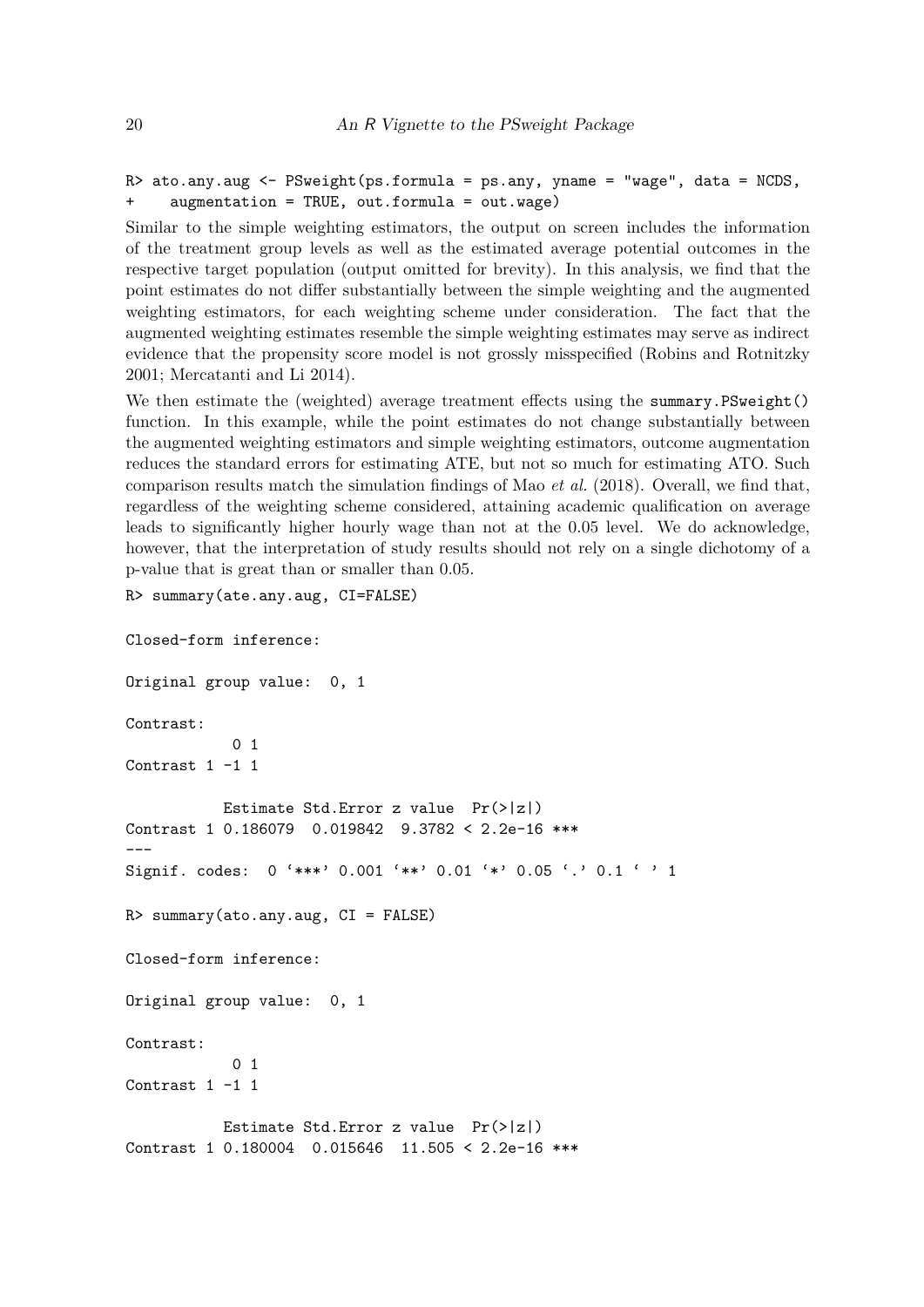```
---
Signif. codes: 0 '***' 0.001 '**' 0.01 '*' 0.05 '.' 0.1 ' ' 1
```
Alternatively, the standard errors and confidence intervals can be estimated via nonparametric bootstrap. For example, we can specify bootstrap = TRUE in the PSweight() function and use summary.PSweight() to make bootstrap-based inference for any causal contrasts based on average potential outcomes. By default, the number of bootstrap replicates is set to 50, and other values can be specified using the R argument in PSweight() function. When bootstrap = TRUE, PSweight() prints a short message for completing every 50 runs for ease of monitoring.

```
R> ate.any.bs <- PSweight(ps.formula = ps.any, yname = "wage", data = NCDS,
+ weight= "IPW", bootstrap = TRUE)
```
bootstrap 50 samples

While the on screen output ate.any.bs is no different from ate.any, summarizing ate.any.bs now returns the bootstrap standard errors, (quantile-based) confidence intervals and associated p-values. We illustrate how to obtain these information using the following code.

```
R> summary(ate.any.bs, contrast = rbind(c(-1, 1), c(1, -1))
```
Use Bootstrap sample for inference:

Original group value: 0, 1 Contrast: 0 1 Contrast 1 -1 1 Contrast  $2 \quad 1 \quad -1$ Estimate Std.Error lwr upr  $Pr(>|z|)$ Contrast 1 0.192543 0.024332 0.137837 0.23701 < 2.2e-16 \*\*\* Contrast 2 -0.192543 0.024332 -0.237005 -0.13784 < 2.2e-16 \*\*\* --- Signif. codes: 0 '\*\*\*' 0.001 '\*\*' 0.01 '\*' 0.05 '.' 0.1 ' ' 1

In the above example, we further illustrate how one can specify non-default contrasts through the contrast argument. By setting contrast = rbind(c(-1, 1),c(1, -1)), we can simultaneously report the causal comparison for  $Dany = 1$  versus  $Dany = 0$  and its reverse comparison. These two contrasts study the same causal effect from two opposite directions, therefore it is expected that the same numerical values are returned with a reverse sign. The bootstrap standard error is almost identical to the sandwich standard error, but the bootstrap confidence interval is no longer symmetric around the point estimate as it does not rely on normal approximation.

### **4.3. Propensity Score Weighting with Multiple Treatments**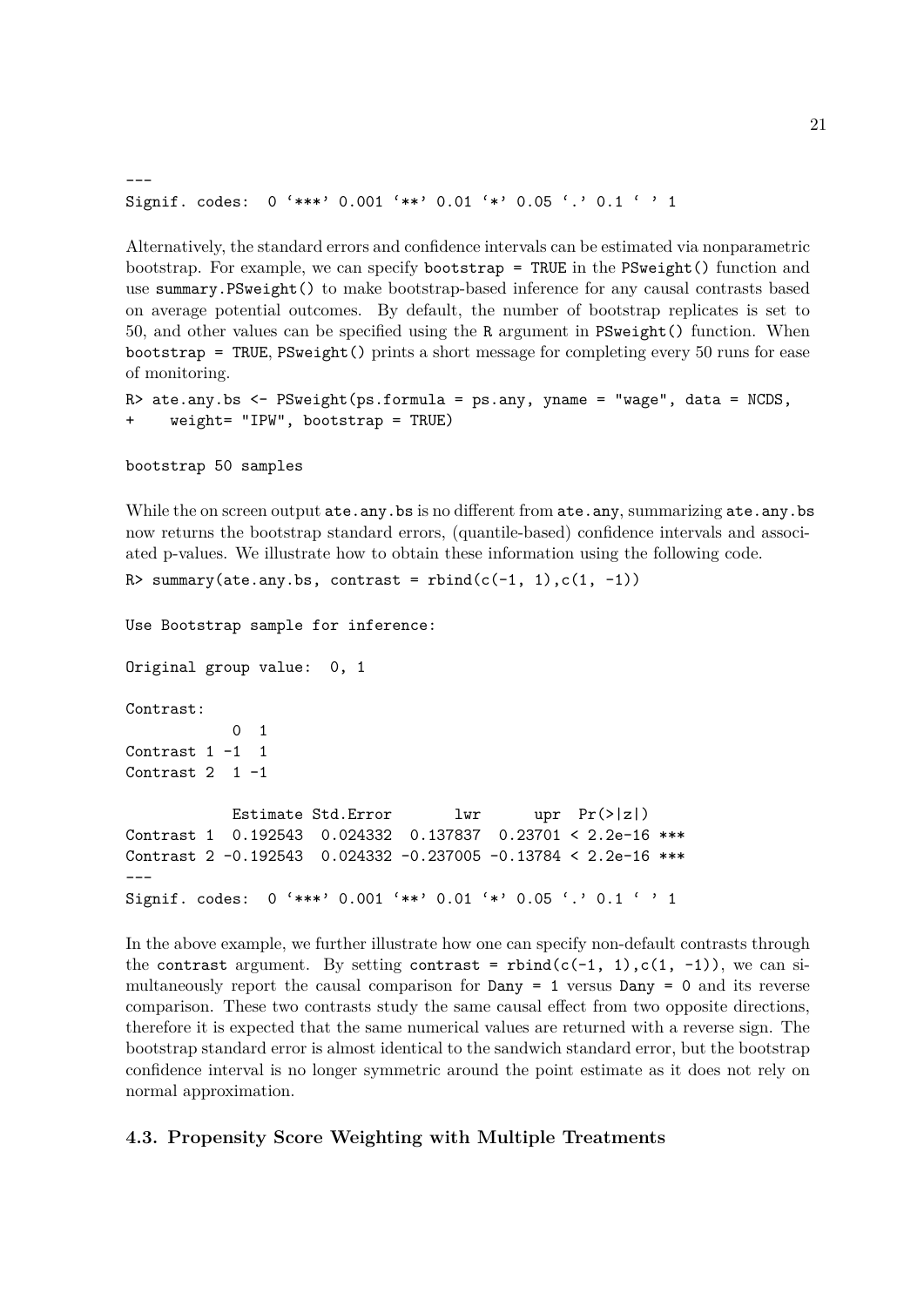The syntax we provide in the binary treatment case in Section 4.2 can be generalized seamlessly to the multiple treatment case; therefore to avoid redundancy, the purpose of this subsection is not to repeat the same steps. Instead, we complement the last subsection by pointing out additional features of PSweight with multiple treatments. For simplicity, we will focus on IPW and the three types of weights that improve overlap: OW, MW and EW (Li and Li 2019).

### *Estimating Generalized Propensity Scores and Balance Assessment*

We use Dmult, the three-level variable, as the treatment of interest. About one half of the population attained advanced academic qualification, the there are approximately equal number of individuals with intermediate academic qualification or no academic qualification. To illustrate the estimation and inference for ratio estimands, we also introduce a binary outcome of wage, wagebin. The dichotomized wage was obtained with the cutoff of the average hourly wage of actively employed British male aged 30-39 in 1991<sup>3</sup> . The averaged hourly wage is 8.23, and we take  $log(8.23) \approx 2.10$  as the cutoff. Among the study participants, we observe 1610 and 2032 individuals above and below the average, and we are interested in estimating the pairwise (weighted) average treatment effect of the academic qualification for obtaining above-average hourly wage.

We specify a multinominal regression model,  $ps \text{.mult}$ , to estimate the generalized propensity scores, with the same set of covariates used in the binary treatment case.

```
ps.mult \leq Dmult \sim white + maemp + as.factor(scht) + as.factor(qmab) +
```

```
\text{as.factor}(\text{qmab2}) + \text{as.factor}(\text{qvab}) + \text{as.factor}(\text{qvab2}) + \text{paed }u + maed u +
+ agepa + agema + sib_u + paed_u * agepa + maed_u * agema
```
Then we obtain the propensity score estimates and assess weighted covariate balance with the SumStat() function. This component is similar to the binary treatment case, except that we only allow density plots for visualizing the generalized propensity scores (but not histograms). Specifically, the plot. SumStat() function returns a density plot even if one specifies type = "hist". In this case, a warning message will be generated to indicate that "Histogram only available for binary treatment".

```
R> bal.mult <- SumStat(ps.formula = ps.mult,
+ weight = c("IPW", "overlap", "matching", "entropy"), data = NCDS)
R> plot(bal.mult, type = "hist")
```
Warning message: In plot.SumStat(bal.mult, type = "hist") : Histogram only available for binary treatment. Density plot provided instead.

The distributions of generalized propensity scores are given in Figure 3 (in alphabetic order of the names of treatment groups). For the generalized propensity score to receive the advanced qualification (" $>=A/eq$ ") or no qualification ("None"), there is a mild lack of overlap due to separation of the group-specific distribution. Since bal.mult includes four weighting schemes, we plot the maximum pairwise ASD and assess the (weighted) covariate balance in a single Love plot.

R> plot(bal.mult, metric = "ASD")

<sup>3</sup>https://www.ons.gov.uk/employmentandlabourmarket/peopleinwork/earningsandworkinghours/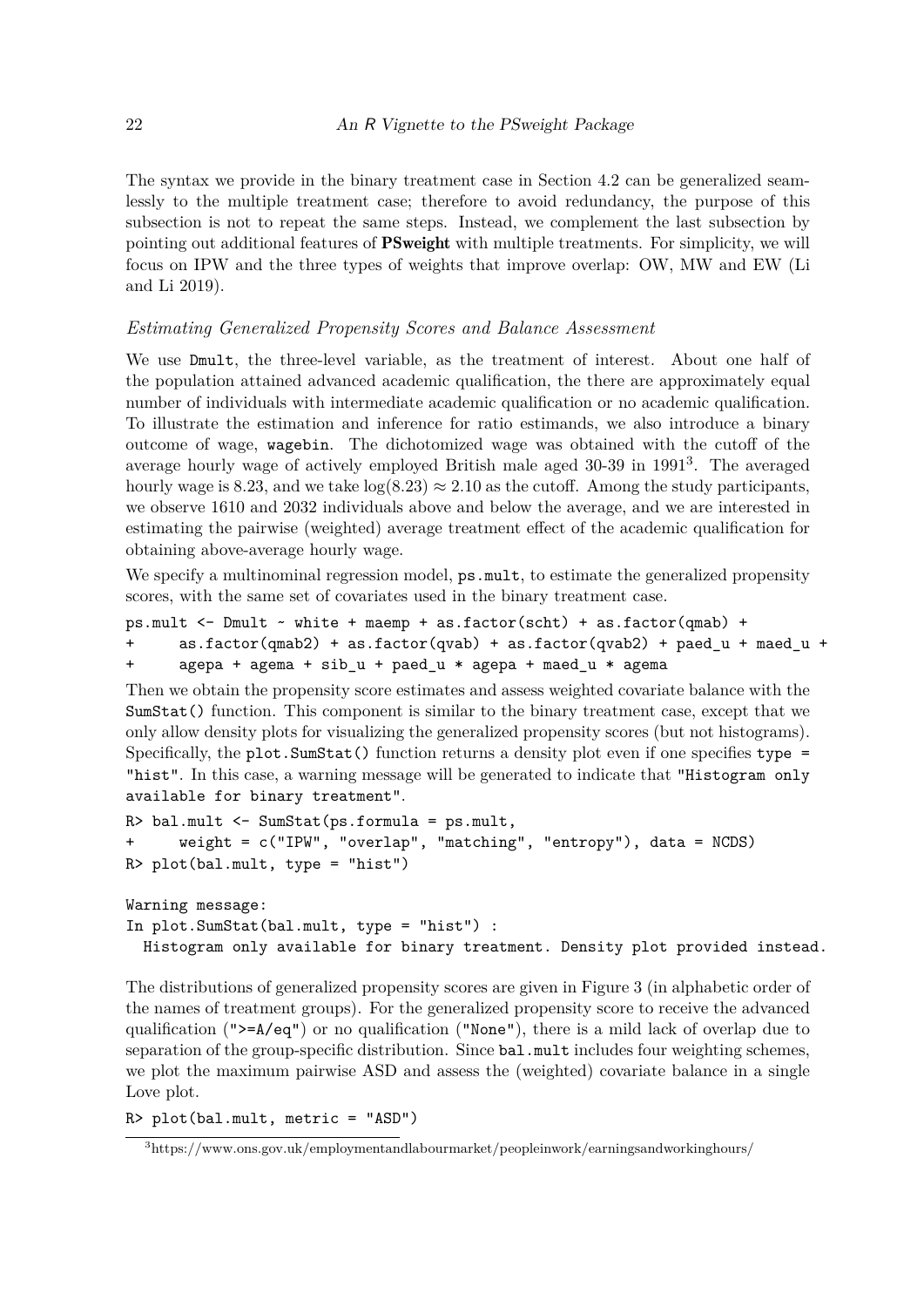

Figure 3: Density plots of estimated generalized propensity scores with respect to the three-level treatment variable Dmult generated by plot. SumStat() function in the PSweight package.

The covariates are imbalanced across the three groups prior to any weighting. Although IPW can generally improve covariate balance, the maximum pairwise ASD still ocassionally exceeds the threshold 0*.*1 due to lack of overlap. In contrast, OW, MW and EW all emphasize the subpopulation with improved overlap and provide better balance across all covariates.

### *Generalized Propensity Score Trimming*

The PSweight package can perform trimming based on (generalized) propensity scores. As IPW does not adequately balance the covariates across the three groups in Figure 4, we explore trimming as a way to improve balance for IPW. There are two types of trimming performed by the PSweight package: (1) symmetric trimming that removes units with extreme (generalized propensity scores) (Crump *et al.* 2009; Yoshida *et al.* 2018) and (2) optimal trimming that provides the most efficient IPW estimator for estimating (pairwise) ATE (Crump *et al.* 2009; Yang *et al.* 2016). Specifically, the symmetric trimming is supported by both the SumStat() and PSweight() functions through the delta argument. Both functions refit the (generalized) propensity score model after trimming following the recommendations in Li *et al.* (2019). We also provide a stand-alone PStrim function that performs both symmetric trimming and optimal trimming. Following Yoshida *et al.* (2018), with three treatment groups, we exclude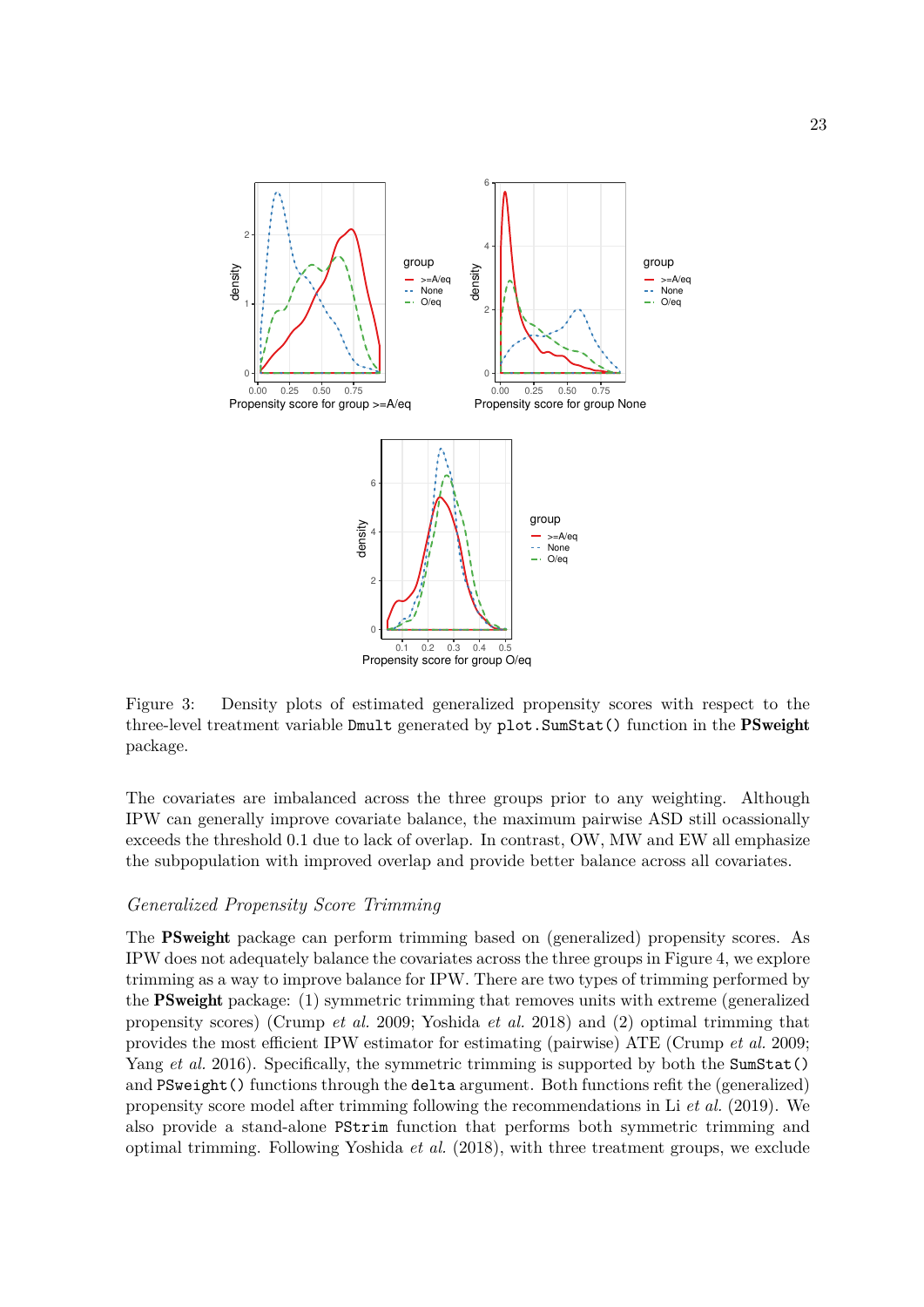

Figure 4: Love plot with the three-level treatment variable Dmult using the maximum pairwise ASD metric, generated by plot. SumStat() function in the PSweight package.

all individuals with the estimated generalized propensity scores less than  $\delta = 0.067$ . This threshold removes a substantial amount of individuals in the advanced qualification group (information can be pulled from the trim element in the SumStat object). As discussed in Yoshida *et al.* (2018), propensity trimming could improve the estimation of ATE and ATT, but barely have any effect for estimation of ATO and ATM. Evidently, Figure 5 indicates that IPW controls all pairwise ASD within 10% in the trimmed sample. Trimming had nearly no effect on the weighted balance for OW, MW and EW.

```
R> bal.mult.trim <- SumStat(ps.formula = ps.mult,
+ weight = c("IPW", "overlap", "matching", "entropy"),
+ data = NCDS, delta = 0.067)
R> bal.mult.trim
1050 cases trimmed, 2592 cases remained
trimmed result by trt group:
        >=A/eq None O/eq
trimmed 778 71 201
remained 1028 824 740
weights estimated for: IPW overlap matching entropy
```
R> plot(bal.mult.trim,metric = "ASD")

Alternatively, if one does not specify the trimming threshold, the PStrim function supports the optimal trimming procedure that identifies the optimal threshold based on data. An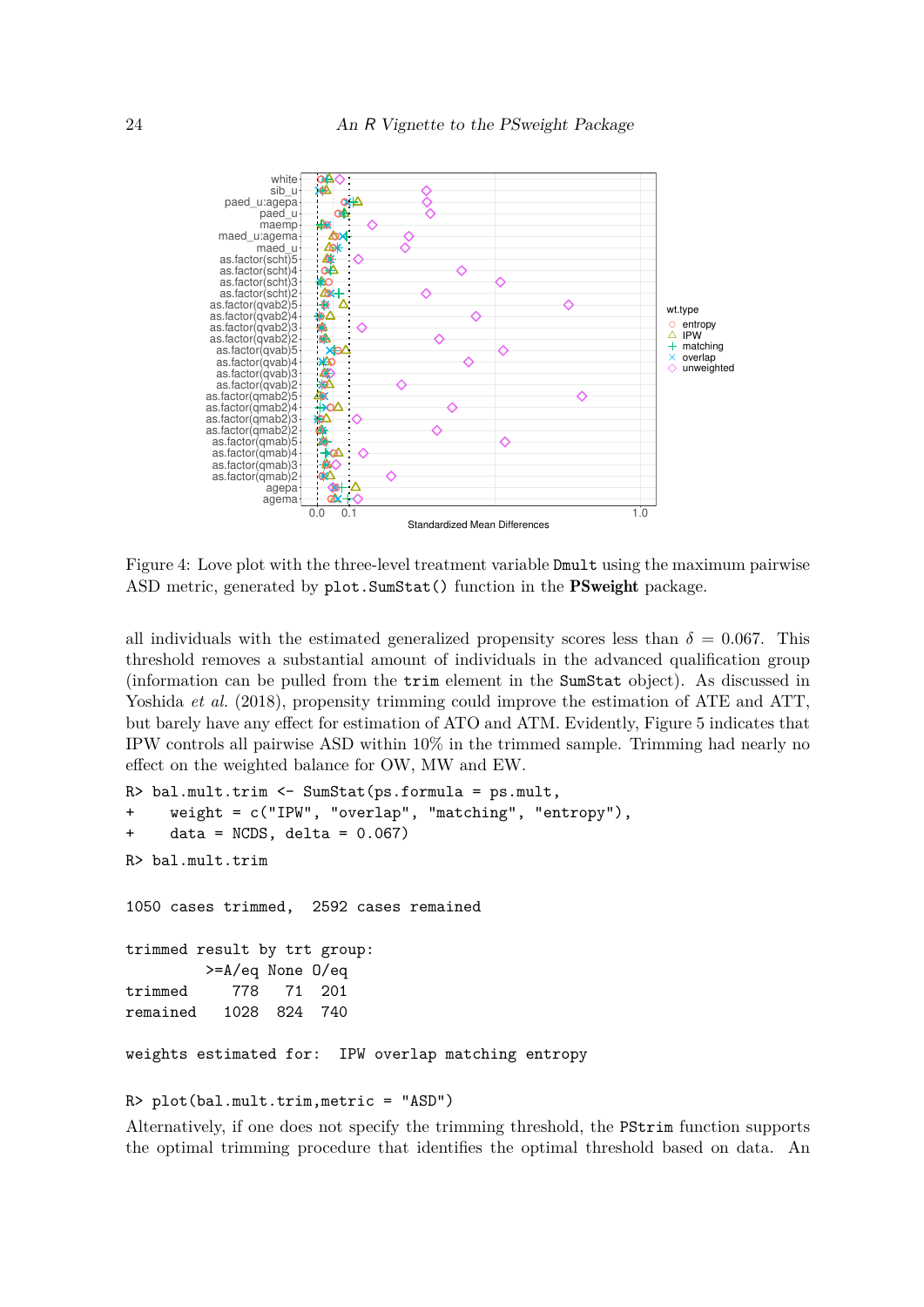

Figure 5: Love plot with the three-level treatment variable Dmult using the maximum pairwise ASD metric, after symmetric trimming with  $\delta = 0.067$ . This plot is generated by plot.SumStat() function in the PSweight package.

example syntax is given as follows. By pulling out the summary statistics for trimming, we can see that optimal trimming excludes 27%, 9% and 2% of the individuals among those with advanced qualification, intermediate qualification and no qualification, respectively. The exclusion is more conservative compared to symmetric trimming with  $\delta = 0.067$ . However, the resulting covariate balance after optimal trimming is similar to Figure 5 and omitted.

 $R$ > PStrim(ps.formula = ps.mult, data = NCDS, optimal = TRUE)

|          | $>= A/eq$ None $0/eq$ |              |
|----------|-----------------------|--------------|
| trimmed  |                       | 479 21 82    |
| remained |                       | 1327 874 859 |

### *Estimation and Inference of Pairwise (Weighted) Average Treatment Effects*

We estimate the ratio estimands introduced in Section 2.5 using the binary outcome **wagebin**. For illustration, we will only estimate the causal effects based on the data without trimming, and the analysis with the trimmed data follows the exact same steps. Based on the multinomial logistic propensity score model, we obtain the pairwise causal RR among the combined population via IPW.

```
R> ate.mult <- PSweight(ps, formula = ps.mult, yname = "wagebin", data = NCDS,+ weight = "IPW")
R> contrasts.mult <- rbind(c(1,-1, 0), c(1, 0,-1), c(0, -1, 1))
R> sum.ate.mult.rr <- summary(ate.mult, type = "RR", contrast = contrasts.mult)
R> sum.ate.mult.rr
```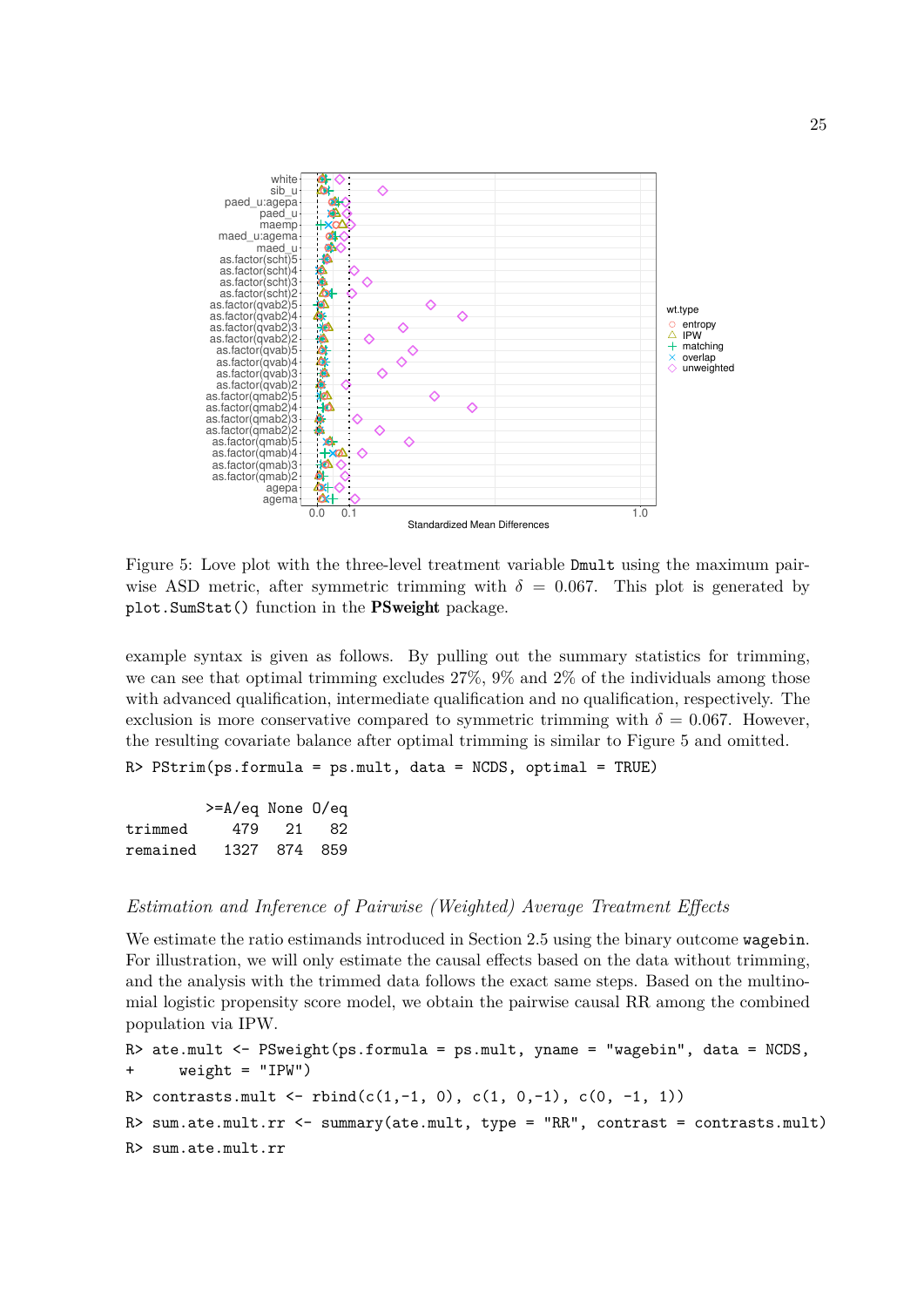```
Closed-form inference:
Inference in log scale:
Original group value: >=A/eq, None, O/eq
Contrast:
         >=A/eq None O/eq
Contrast 1 \t 1 \t -1 \t 0Contrast 2 1 0 -1Contrast 3 \t 0 \t -1 \t 1Estimate Std.Error lwr upr Pr(>|z|)
Contrast 1 0.607027 0.115771 0.380120 0.83393 1.577e-07 ***
Contrast 2 0.459261 0.052294 0.356767 0.56176 < 2.2e-16 ***
Contrast 3 0.147766 0.121692 -0.090746 0.38628 0.2246
---
Signif. codes: 0 '***' 0.001 '**' 0.01 '*' 0.05 '.' 0.1 ' ' 1
```
By providing the appropriate contrast matrix, we obtain all pairwise comparisons of the average potential outcomes on the log scale with the summary.PSweight() function, and estimate  $\lambda^{h,\text{RR}}(a)$  for contrast vector *a*. The p-values provides statistical evidence against the weak causal null  $H_0: \lambda^{h,\text{RR}}(a) = 0$ . It is found that, among the combined population, the proportion that receives above-average hourly wage when everyone attains advanced qualification is  $\exp(0.607) = 1.83$  times that when everyone attains no academic qualification. Further, the proportion that receives above-average hourly wage when everyone attains advanced qualification is  $\exp(0.459) = 1.58$  times that when everyone attains intermediate qualification. Both effects are significant at the 0*.*05 levels and provides strong evidence against the corresponding causal null ( $p$ -value  $\lt$  0.001). However, if everyone attains intermediate qualification, the proportion that receives above-average hourly wage is only slightly higher compared to without qualification, with a p-value exceeding 0.05. To directly report the causal RR and its confidence intervals, we can simply exponentiate the point estimate and confidence limits provided by the summary.PSweight() function.

```
R > exp(sum.ate.mult.rr$estimates[, c(1,4,5)])
```
Estimate lwr upr Contrast 1 1.834968 1.4624601 2.302358 Contrast 2 1.582904 1.4287028 1.753749 Contrast 3 1.159241 0.9132496 1.471493

Focusing on the target population that has the most overlap in the observed covariates, we further use the OW to estimate the pairwise causal RR. OW theoretically provides the best internal validity for pairwise comparisons; Figure 5 also indicates that OW achieves better covariate balance among the overlap population. Exponentiating the results provided by the summary.PSweight() function, we observe each pairwise causal RR has a larger effect size among the overlap weighted population. Interestingly, among the overlap population, the proportion that receives above-average hourly wage when everyone attains intermediate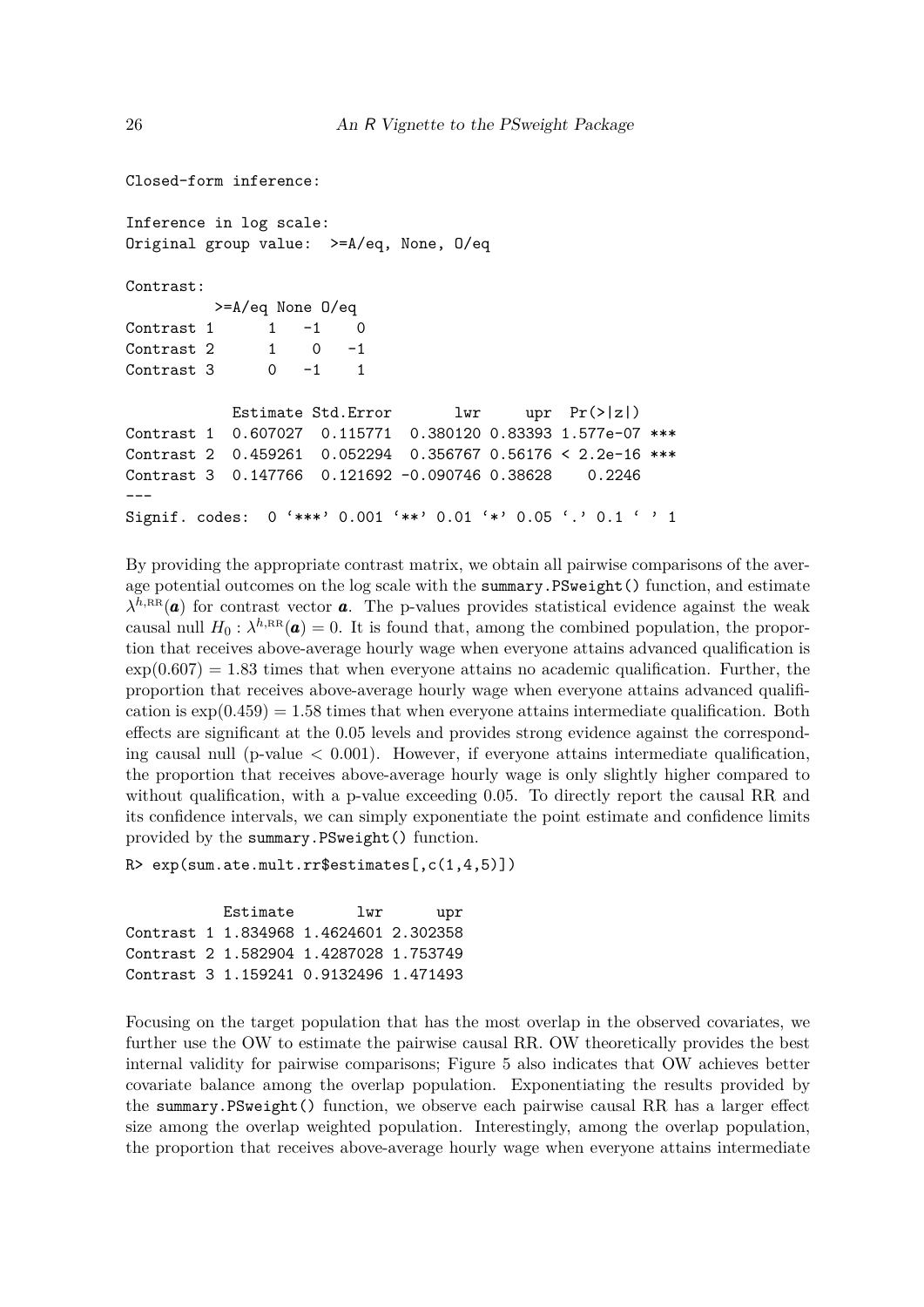qualification becomes approximately 1*.*55 times that when everyone attains no academic qualification, and the associated 95% CI excludes the null. Moreover, the standard errors for the pairwise comparisons are smaller when using OW versus IPW, implying that OW analysis generally corresponds to increased power by focusing on a population with equipoise. We repeat the analysis using both MW and EW; the results are similar to OW for this analysis and therefore omitted for brevity.

```
R> ato.mult <- PSweight(ps.formula = ps.mult, yname = "wagebin", data = NCDS,
+ weight = "overlap")
R> sum.ato.mult.rr <- summary(ato.mult, type = "RR", contrast = contrasts.mult)
R> exp(sum.ato.mult.rr$estimates[,c(1,4,5)])
```
Estimate lwr upr Contrast 1 2.299609 1.947140 2.715882 Contrast 2 1.527931 1.363092 1.712705 Contrast 3 1.505048 1.257180 1.801785

The above output suggests that among the overlap population, the causal RR for comparing advanced qualification and intermediate qualification is similar in magnitude to that for comparing intermediate qualification and no qualification. We can formally test for the equality of two consecutive causal RR based on the null hypothesis  $H_0: \mu_3^h/\mu_2^h = \mu_2^h/\mu_1^h$  (also see Section 2.5). Operationally, we need to specify the corresponding contrast vector contrast  $= c(1, 1, -2)$ . The p-value for testing this null is 0.91 (output omitted for brevity), and suggests a lack of evidence against the equality of consecutive causal RR at the 0*.*05 level.

R> summary(ato.mult, type = "RR", contrast =  $c(1, 1, -2)$ , CI = FALSE)

With the binary outcome wagebin, we can also estimate the pairwise causal OR among a specific target population. For example, using OW, the causal conclusions regarding the effectiveness due to attaining academic qualification do not change, because all three 95% confidence intervals exclude null. However, the pairwise causal OR appear larger than the pairwise causal RR. This is expected because our outcome of interest is not uncommon (Nurminen 1995). For rare outcomes, causal OR approximates causal RR.

```
R> sum.ato.mult.or <- summary(ato.mult, type = "OR", contrast = contrasts.mult)
R> exp(sum.ato.mult.or$estimates[,c(1,4,5)])
```
Estimate lwr upr Contrast 1 3.586050 2.841383 4.525879 Contrast 2 2.050513 1.696916 2.477791 Contrast 3 1.748855 1.375483 2.223578

As a final step, we illustrate how to combine OW with outcome regression and estimate the pairwise causal RR among the overlap population. Similar to Section 4.2, we use the same set of covariates in the binary outcome regression model.

```
R> out.wagebin <- wagebin \sim white + maemp + as.factor(scht) + as.factor(qmab) +
+ as.factor(qmab2) + as.factor(qvab) + as.factor(qvab2) + paed_u + maed_u +
+ agepa + agema + sib_u + paed_u * agepa + maed_u * agema
```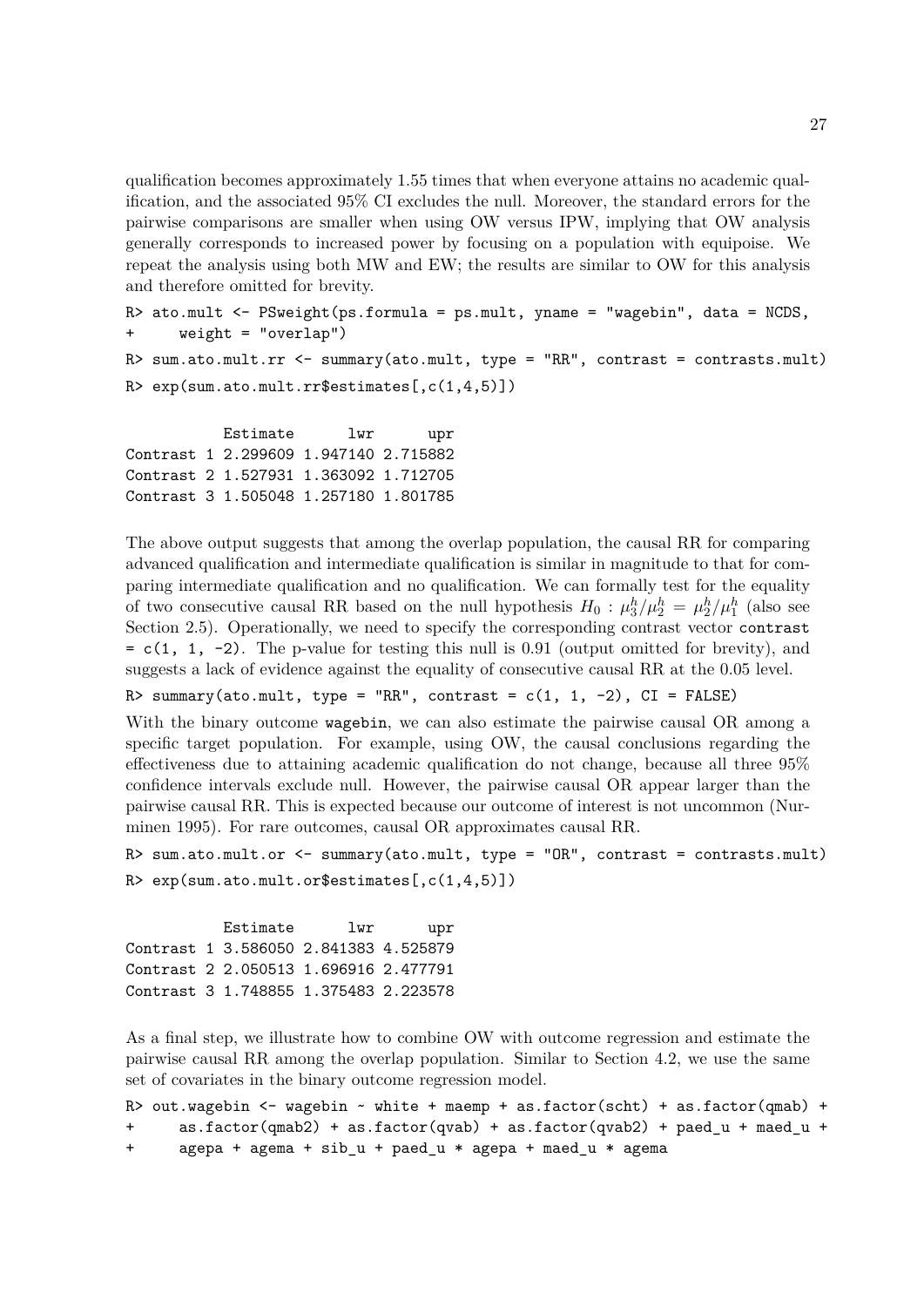Loading this outcome regression formula into the PSweight() function, and specifying family = "binomial" to indicate the type of outcome, we obtain the augmented overlap weighting estimates on the log RR scale. Exponentiating the point estimates and confidence limits, one reports the pairwise causal RR. The pairwise causal RR reported by the augmented OW estimator is similar to that reported by the simple OW estimator; further, the width of the confidence interval is also comparable before and after outcome augmentation, and the causal conclusions based on pairwise RR remain the same. The similarity between simple and augmented OW estimators implies that OW itself may already be efficient.

```
R> ato.mult.aug <- PSweight(ps.formula = ps.mult, yname = "wagebin", data = NCDS,
+ augmentation = TRUE, out.formula = out.wagebin, family = "binomial")
R> sum.ato.mult.aug.rr <- summary(ato.mult.aug, type = "RR",
+ contrast = contrasts.mult)
R> exp(sum.ato.mult.aug.rr$estimates[,c(1,4,5)])
          Estimate lwr upr
Contrast 1 2.310628 1.957754 2.727105
Contrast 2 1.540176 1.375066 1.725111
```
Contrast 3 1.500237 1.253646 1.795331

### **4.4. Using Machine Learning to Estimate Propensity Scores and Potential Outcomes**

As an alternative to the default generalized linear models, we can use more advanced machine learning models to estimate propensity scores and potential outcomes. Flexible propensity score and outcome estimation has been demonstrated to reduce bias due to model misspecification, and potentially improve covariate balance (Lee, Lessler, and Stuart 2010; Hill 2011; McCaffrey *et al.* 2013). This can be achieved in **PSweight** for both balance check and constructing weighted estimator by specifying the method as the generalized boosted model (GBM) or the super learner methods. Additional model specifications for these methods can be supplied through ps.control and out.control. Machine learning models that are included in neither gbm nor SuperLearner could be estimated externally and then imported through the ps.estimate and out.estimate arguments. These two arguments broaden the utility of PSweight where any externally generated estimates of propensity scores and potential outcomes models can be easily incorporated.

We now illustrate the use of GBM as an alternative of the default generalized linear models. The illustration is based on binary education: 'Dany'. GBM is a family of non-parametric tree-based regressions that allow for flexible non-linear relationships between predictors and outcomes (Friedman, Hastie, and Tibshirani 2000). The following propensity model formula is specified; the formula does not include interactions terms because boosted regression is already capable of capturing non-linear effects and interactions (McCaffrey, Ridgeway, and Morral 2004). In this illustration, we use the AdaBoost (Freund and Schapire 1997) algorithm to fit the propensity model through the control setting, ps.control=list(distribution = "adaboost"). We use the default values for other model parameters such as the number of trees  $(n.$ trees = 100), interaction depth (interaction.depth = 1), the minimum number of observations in the terminal nodes  $(n.minobsinnode = 1)$ , shrinkage reduction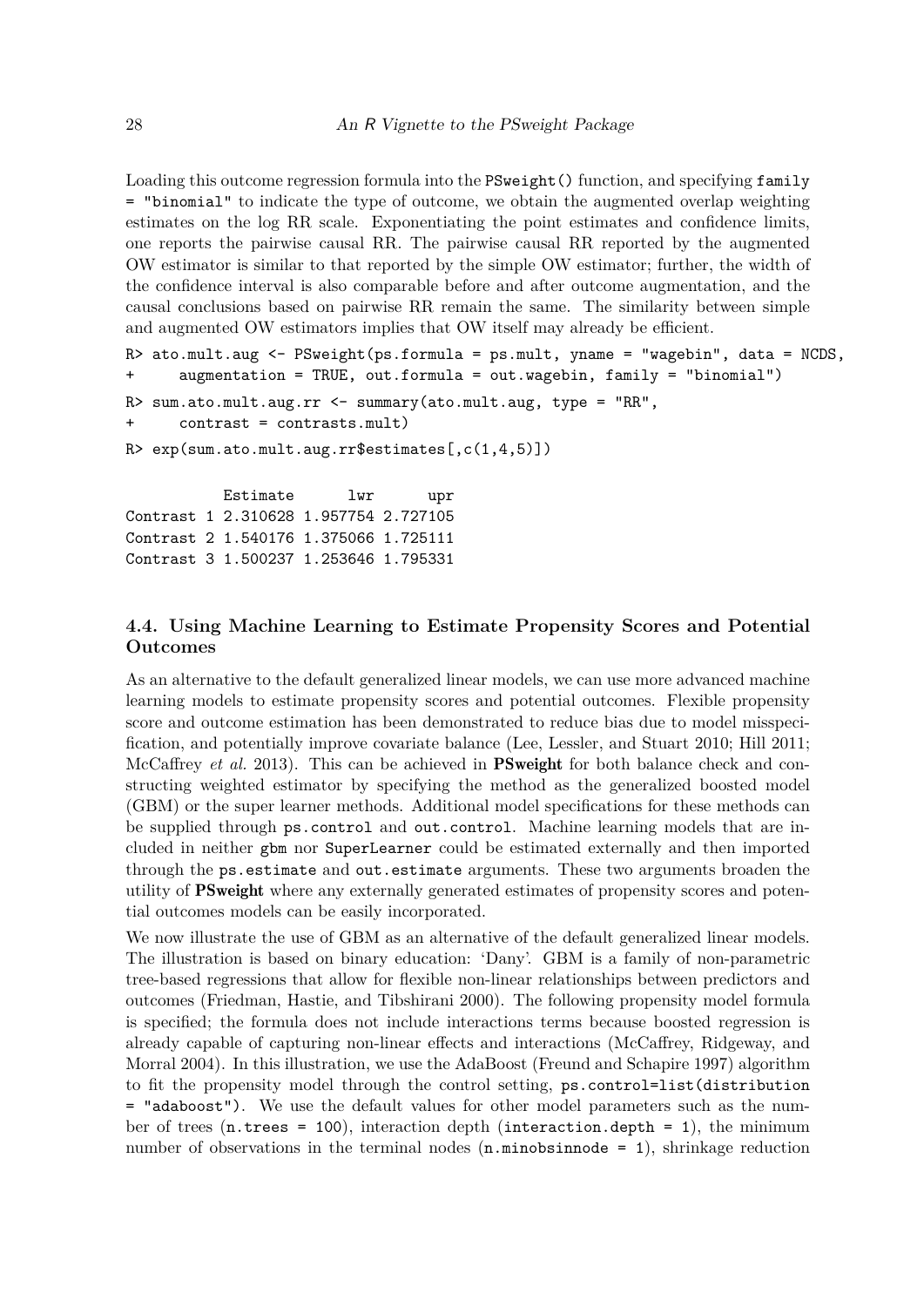(shrinkage =  $0.1$ ), and bagging fraction (shrinkage =  $0.5$ ). Alternative values for these parameters could also be passed through ps.control.

```
R> ps.any.gbm <- Dany ~ white + maemp + as.factor(scht) + as.factor(qmab) +
+ as.factor(qmab2) + as.factor(qvab) + as.factor(qvab2) + paed_u +
+ maed_u+ agepa + agema + sib_u
R> bal.any.gbm <-SumStat(ps.formula = ps.any.gbm, data= NCDS, weight = "overlap",
+ method = "gbm", ps.control = list(distribution = "adaboost"))
```
The balance check through plot.SumStat() suggests substantial improvement in covariate balance with SMD of all covariates below 0.1 after weighting. After assessing balance and confirming the adequacy of the propensity score model, we further fit the outcome model using GBM with the default logistic regression and parameters. In the PSweight() function, we can specify both  $ps$ .method = "gbm" and out.method = "gbm" and leave the out.control argument as default. The detailed code and summary of the output is in below. Here we redefine the propensity score model without interaction terms because GBM considers interactions between covariates by default. The results using GBM are very similar to those using generalized linear models.

```
R> out.wage.gbm \le - wage \sim white + maemp + as.factor(scht) + as.factor(qmab) +
+ as.factor(qmab2) + as.factor(qvab) + as.factor(qvab2) + paed_u +
+ maed_u + agepa + agema + sib_u
R> ato.any.aug.gbm <- PSweight(ps.formula = ps.any.gbm, yname = "wagebin",
+ data = NCDS, augmentation = TRUE, out.formula = out.wage.gbm,
+ ps.method = "gbm", ps.control = list(distribution = "adaboost"),
+ out.method = "gbm")
R> summary(ato.any.aug.gbm, CI = FALSE)
Closed-form inference:
Original group value: 0, 1
Contrast:
           0 1
Contrast 1 -1 1
          Estimate Std.Error z value Pr(>|z|)
Contrast 1 0.186908 0.018609 10.044 < 2.2e-16 ***
---
Signif. codes: 0 '***' 0.001 '**' 0.01 '*' 0.05 '.' 0.1 ' ' 1
```
### **5. Summary**

Propensity score weighting is an important tool for causal inference and comparative effectiveness research. This paper introduces the PSweight package and demonstrates its functionality with the NCDS data example in the context of binary and multiple treatment groups. In addition to providing easy-to-read balance statistics and plots to aid the design of observational studies, the **PSweight** offers point and variance estimation with a variety of weighting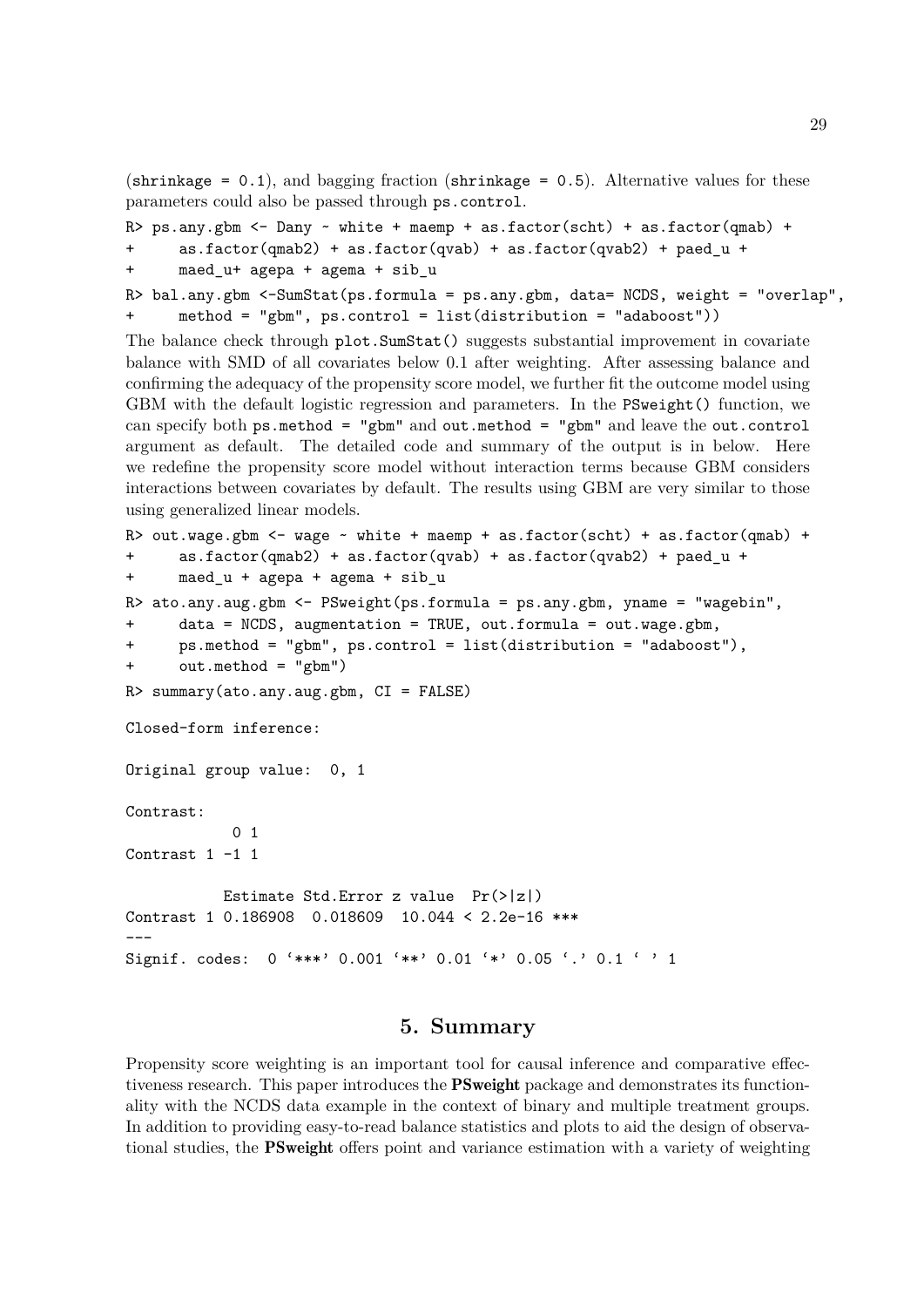schemes for the (weighted) average treatment effects on both the additive and ratio scales. These weighting schemes include the optimal overlap weights recently introduced in Li *et al.* (2018) and Li and Li (2019), and could help generate valid causal comparative effectiveness evidence among the population at equipoise.

The **PS weight** package is under continuing development to include other useful components for propensity score weighting analysis. Specifically, future versions of PSweight will include components to enable pre-specified subgroup analysis with balancing weights and flexible variable selection tools (Yang, Lorenzi, Papadogeorgou, Wojdyla, Li, and Thomas 2020). We are also studying overlap weighting estimators with time-to-event outcomes and complex survey designs. Those new features are being actively developed concurrently with our extensions to the methodology.

## **Computational details**

**PSweight** 1.1.6 (license: GPL-2, GPL-3) was built on R 4.0.3 and dependent on the **MASS** 7.3.51-4 package, ggplot2 3.2.1 package, nnet 7.3-14, gbm 2.1.8, SuperLearner 2.0-26, and numDeriv 2016.8- 11 package. Package mice is not a dependent package of PSweight but was used to impute the missing entries in our data example. All these packages used are available from the Comprehensive R Archive Network (CRAN) at https://CRAN.R-project.org/.

## **Acknowledgement**

The authors would like to acknowledge the NCDS replication data published on Harvard Dataverse (https://dataverse.harvard.edu/) (Battistin and Sianesi 2012), which provides a coded data set for our analysis in Section 4.

### **References**

- Agresti A (2003). *Categorical Data Analysis*, volume 482. John Wiley & Sons. doi:10.1080/ 02664763.2013.854979.
- Austin PC, Stuart EA (2015). "Moving Towards Best Practice When Using Inverse Probability of Treatment Weighting (IPTW) Using the Propensity Score to Estimate Causal Treatment Effects in Observational Studies." *Statistics in Medicine*, **34**(28), 3661–3679. doi:10.1002/sim.6607.
- Bang H, Robins JM (2005). "Doubly Robust Estimation in Missing Data and Causal Inference Models." *Biometrics*, **61**(4), 962–973. doi:10.1111/j.1541-0420.2005.00377.x.
- Battistin E, Sianesi B (2011). "Misclassified Treatment Status and Treatment Effects: an Application to Returns to Education in the United Kingdom." *Review of Economics and Statistics*, **93**(2), 495–509. doi:10.1162/REST\_a\_00175.
- Battistin E, Sianesi B (2012). "Replication data for: Misclassified Treatment Status and Treatment Effects: An Application to Returns to Education in the United Kingdom." doi: 10.7910/DVN/EPCYUL. URL https://doi.org/10.7910/DVN/EPCYUL.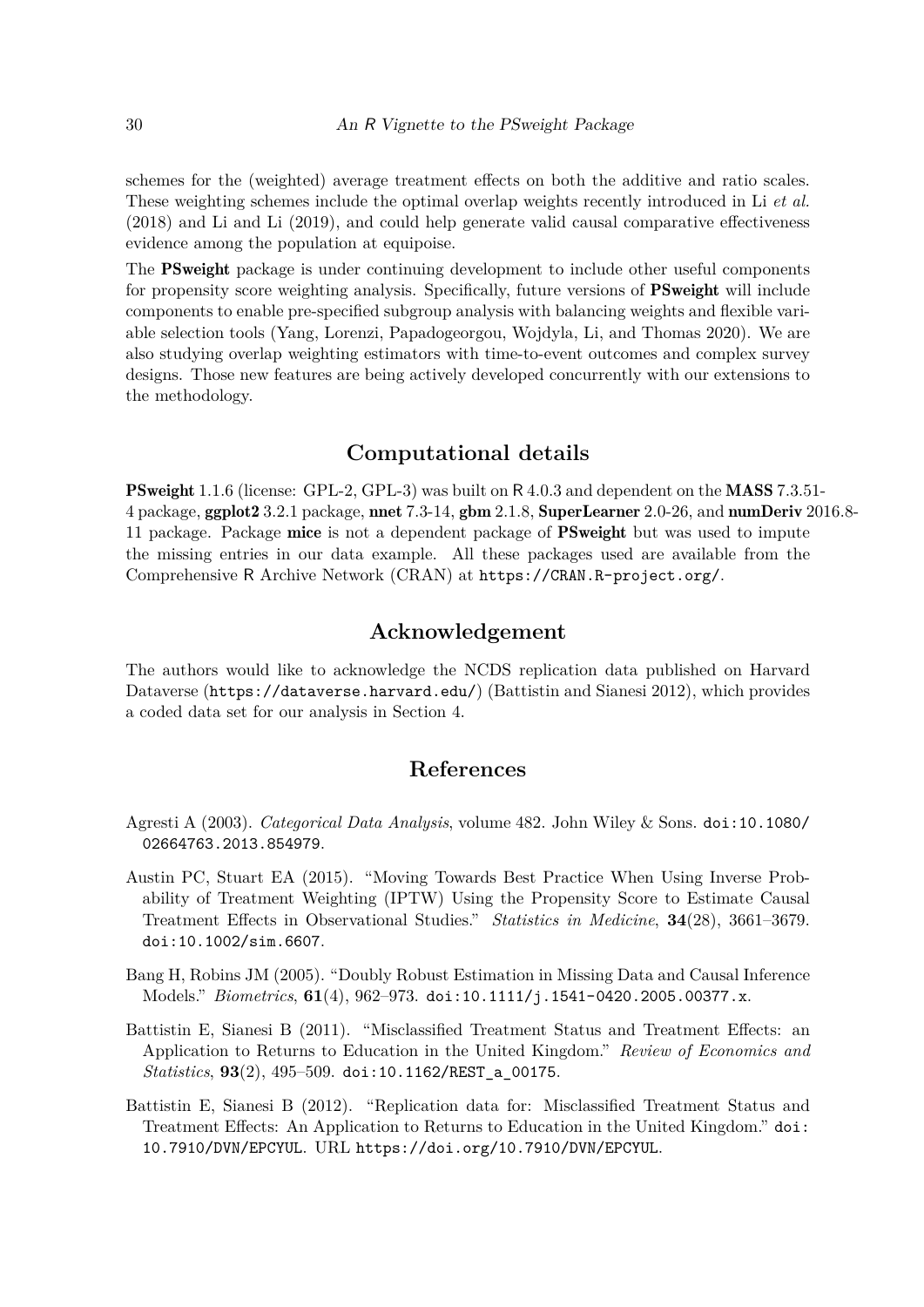- Bodory H, Huber M (2020). causalweight*: Causal Inference Based on Inverse Probability Weighting, Doubly Robust Estimation, and Double Machine Learning*. R package version 0.2.1, URL https://CRAN.R-project.org/package=causalweight.
- Buuren Sv, Groothuis-Oudshoorn K (2010). "mice: Multivariate Imputation by Chained Equations in R." *Journal of Statistical Software*, pp. 1–68. doi:10.18637/jss.v045.i03.
- Crump RK, Hotz VJ, Imbens GW, Mitnik OA (2009). "Dealing With Limited Overlap in Estimation of Average Treatment Effects." *Biometrika*, **96**(1), 187–199. doi:10.1093/ biomet/asn055.
- Fong C, Ratkovic M, Imai K (2019). CBPS*: Covariate Balancing Propensity Score*. R package version 0.21, URL https://CRAN.R-project.org/package=CBPS.
- Freund Y, Schapire RE (1997). "A decision-theoretic generalization of on-line learning and an application to boosting." *Journal of computer and system sciences*, **55**(1), 119–139. doi:10.1006/jcss.1997.1504.
- Friedman J, Hastie T, Tibshirani R (2000). "Additive Logistic Regression: A Statistical View of Boosting." *The Annals of statistics*, **28**(2), 337–407. doi:10.1214/aos/1016218223.
- Funk MJ, Westreich D, Wiesen C, Stürmer T, Brookhart MA, Davidian M (2011). "Doubly Robust Estimation of Causal Effects." *American journal of epidemiology*, **173**(7), 761–767. doi:10.1093/aje/kwq439.
- Greenwell B, Boehmke B, Cunningham J, Developers G (2019). gbm*: Generalized Boosted Regression Models*. R package version 2.1.5, URL https://CRAN.R-project.org/package= gbm.
- Greifer N (2018). "Covariate balance tables and plots: A guide to the cobalt package." *Technical report*, Institute for Quantitative Social Science.
- Greifer N (2019). *optweight: Targeted Stable Balancing Weights Using Optimization*. R package version 0.2.5, URL https://CRAN.R-project.org/package=optweight.
- Greifer N (2020). WeightIt*: Weighting for Covariate Balance in Observational Studies*. R package version 0.10.2, URL https://CRAN.R-project.org/package=WeightIt.
- Haris A, Chan G (2015). ATE*: Inference for Average Treatment Effects using Covariate Balancing*. R package version 0.2.0, URL https://CRAN.R-project.org/package=ATE.
- Hill JL (2011). "Bayesian Nonparametric Modeling for Causal Inference." *Journal of Computational and Graphical Statistics*, **20**(1), 217–240. doi:10.1198/jcgs.2010.08162.
- Hirano K, Imbens G, Ridder G (2003). "Efficient Estimation of Average Treatment Effects Using the Estimated Propensity Score." *Econometrica*, **71**, 1161–1189. doi:10.3386/ t0251.
- Hirano K, Imbens GW (2001). "Estimation of Causal Effects Using Propensity Score Weighting: An Application to Data on Right Heart Catheterization." *Health Services and Outcomes Research Methodology*, **2**, 259–278. doi:10.1023/A:1020371312283.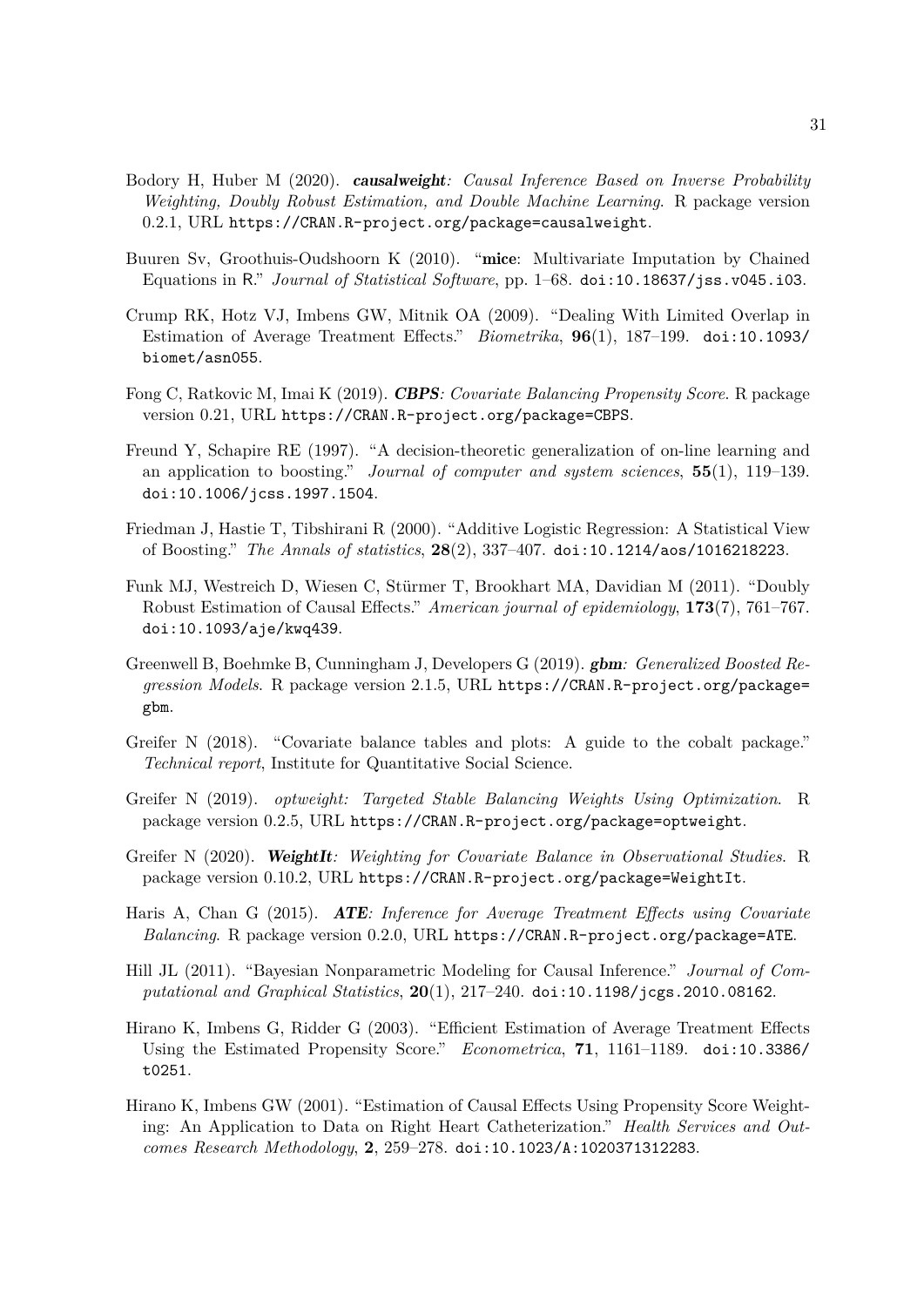- Horvitz DG, Thompson DJ (1952). "A Generalization of Sampling Without Replacement From a Finite Universe." *Journal of the American Statistical Association*, **47**, 663–685. doi:10.2307/2280784.
- Imai K, Ratkovic M (2014). "Covariate Balancing Propensity Score." *Journal of the Royal Statistical Society. Series B (Statistical Methodology)*, **76**(1), 243–263. doi:10.1111/rssb. 12027.
- Imbens GW (2000). "The Role of the Propensity Score in Estimating Dose-Response Functions." *Biometrika*, **87**(3), 706–710. doi:10.1093/biomet/87.3.706.
- Lechner M (2001). "Identification and Estimation of Causal Effects of Multiple Treatments Under the Conditional Independence Assumption." *Econometric Evaluations of Active Labor Market Policies in Europe*, pp. 43–58. doi:10.2139/ssrn.177089.
- Lee BK, Lessler J, Stuart EA (2010). "Improving Propensity Score Weighting Using Machine Learning." *Statistics in medicine*, **29**(3), 337–346. doi:10.1002/sim.3782.
- Li F, Li F (2019). "Propensity Score Weighting for Causal Inference With Multiple Treatments." *The Annals of Applied Statistics*, **13**(4), 2389–2415. doi:10.1214/19-AOAS1282.
- Li F, Morgan KL, Zaslavsky AM (2018). "Balancing Covariates via Propensity Score Weighting." *Journal of the American Statistical Association*, **113**(521), 390–400. doi: 10.1080/01621459.2016.1260466.
- Li F, Thomas LE, Li F (2019). "Addressing Extreme Propensity Scores via the Overlap Weights." *American Journal of Epidemiology*, **1**(188), 250–257. doi:10.1093/aje/kwy201.
- Li L, Greene T (2013). "A Weighting Analogue to Pair Matching in Propensity Score Analysis." *International Journal of Biostatistics*, **9**(2), 1–20. doi:10.1515/ijb-2012-0030.
- Lunceford JK, Davidian M (2004). "Stratification and Weighting via the Propensity Score in Estimation of Causal Treatment Effects: A Comparative Study." *Statistics in Medicine*, **23**(19), 2937–2960. doi:10.1002/sim.1903.
- Mao H, Li L (2018). *PSW: Propensity Score Weighting Methods for Dichotomous Treatments*. R package version 1.1-3, URL https://CRAN.R-project.org/package=PSW.
- Mao H, Li L, Greene T (2018). "Propensity Score Weighting Analysis and Treatment Effect discovery." *Statistical Methods in Medical Research*, p. In press. doi:10.1177/ 0962280218781171.
- McCaffrey DF, Griffin BA, Almirall D, Slaughter ME, Ramchand R, Burgette LF (2013). "A Tutorial on Propensity Score Estimation for Multiple Treatments Using Generalized Boosted Models." *Statistics in Medicine*, **32**(19), 3388–3414. doi:10.1002/sim.5753.
- McCaffrey DF, Ridgeway G, Morral A (2004). "Propensity Score Estimation With Boosted Regression for Evaluating Causal Effects in Observational Studies." *Psychological Methods*, pp. 403–425. doi:10.1037/1082-989X.9.4.403.
- Mercatanti A, Li F (2014). "Do Debit Cards Increase Household Spending? Evidence From a Semiparametric Causal Analysis of a Survey." *Annals of Applied Statistics*, **8**, 2405–2508. doi:10.1214/14-AOAS784.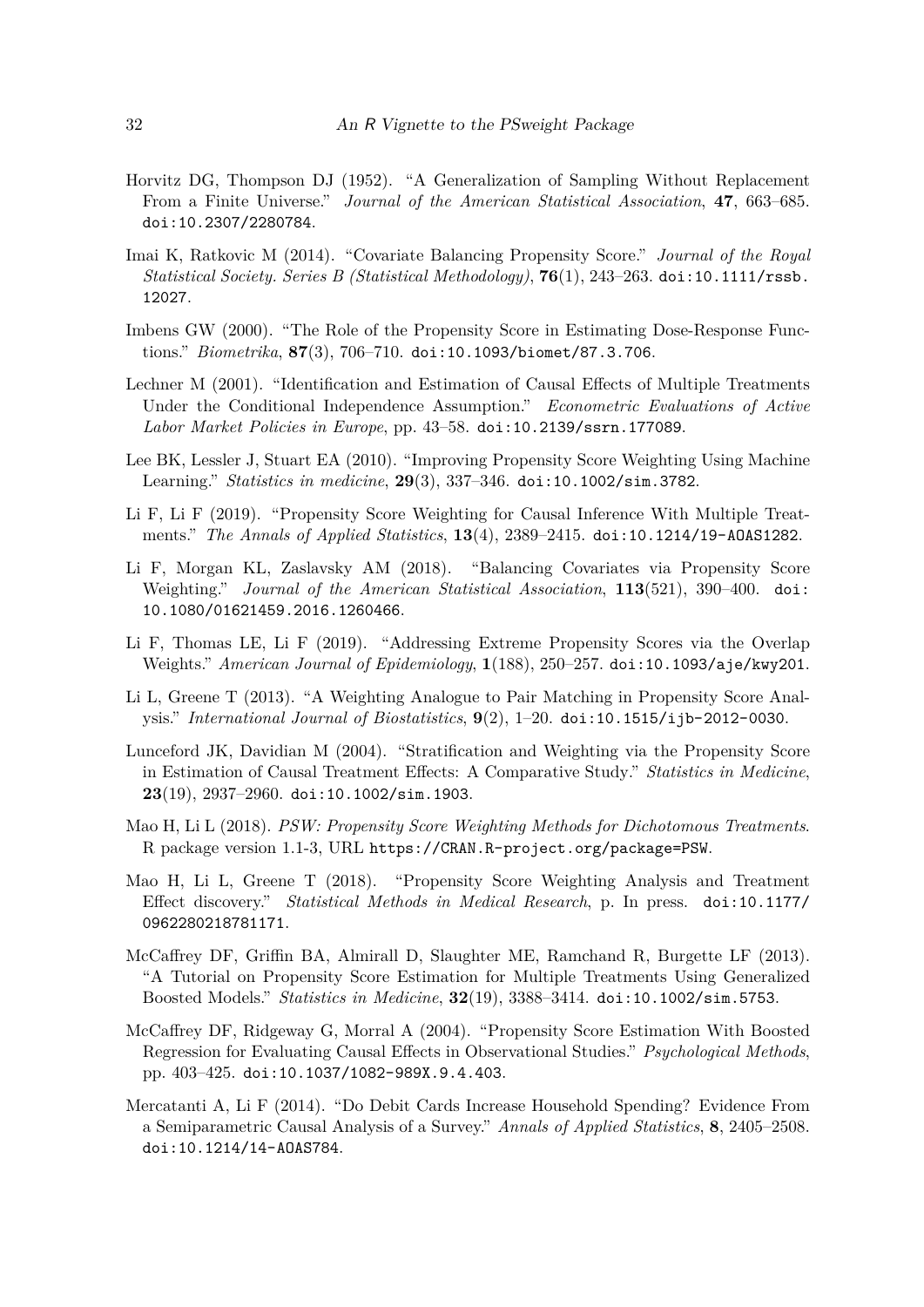- Nurminen M (1995). "To Use or not to Use the Odds Ratio in Epidemiologic Analyses?" *European journal of epidemiology*, **11**(4), 365–371. doi:10.1007/BF01721219.
- Polley E, LeDell E, Kennedy C, van der Laan M (2019). *SuperLearner: Super Learner Prediction*. R package version 2.0-26, URL https://CRAN.R-project.org/package= SuperLearner.
- Ridgeway G, McCaffrey D, Morral A, Griffin BA, Burgette L, Cefalu M (2020). twang*: Toolkit for Weighting and Analysis of Nonequivalent Groups*. R package version 1.6, URL https://CRAN.R-project.org/package=twang.
- Robins J, Hernán M, Brumback B (2000). "Marginal Structural Models and Causal Inference." *Epidemiology*, **11**, 550–560. doi:10.1093/ndt/gfw341.
- Robins JM, Rotnitzky A (2001). "Comment on the Bickel and Kwon Article,"Inference for Semiparametric Models: Some Questions and an Answer"." *Statistica Sinica*, **11**(4), 920– 936.
- Robins JM, Rotnitzky A, Zhao LP (1994). "Estimation of Regression-coefficients When Some Regressors are not Always Observed." *Journal of the American Statistical Association*, **89**(427), 846–866. doi:10.2307/2290910.
- Rosenbaum PR, Rubin DB (1983). "The Central Role of the Propensity Score in Observational Studies for Causal Effects." *Biometrika*, **70**(1), 41–55. doi:10.1093/biomet/70.1.41.
- Shen C, Li X, Li L (2014). "Inverse Probability Weighting for Covariate Adjustment in Randomized Studies." *Statistics in medicine*, **33**(4), 555–568. doi:10.1186/ s12874-020-00947-7.
- Stefanski LA, Boos DD (2002). "The Calculus of M-estimation." *American Statistician*, **56**(1), 29–38. doi:10.1198/000313002753631330.
- Thomas LE, Li F, Pencina MJ (2020a). "Overlap weighting: A Propensity Score Method that Mimics Attributes of a Randomized Clinical Trial." *Journal of the American Medical Association*, **323**(23), 2417–2418. doi:10.1001/jama.2020.7819.
- Thomas LE, Li F, Pencina MJ (2020b). "Using Propensity Score Methods to Create Target Populations in Observational Clinical Research." *Journal of the American Medical Association*, **323**(5), 466–467. doi:10.1001/jama.2019.21558.
- Tsiatis AA, Davidian M, Zhang M, Lu X (2008). "Covariate Adjustment for Two-sample Treatment Comparisons in Randomized Clinical Trials: A Principled Yet Flexible Approach." *Statistics in medicine*, **27**(23), 4658–4677. doi:10.1002/sim.3113.
- Van der Laan MJ, Polley EC, Hubbard AE (2007). "Super Learner." *Statistical Applications in Genetics and Molecular Biology*, **6**(1). doi:10.2202/1544-6115.1309.
- Williamson EJ, Forbes A, White IR (2014). "Variance Reduction in Randomised Trials by Inverse Probability Weighting Using the Propensity Score." *Statistics in Medicine*, **33**(5), 721–737. doi:10.1002/sim.5991.